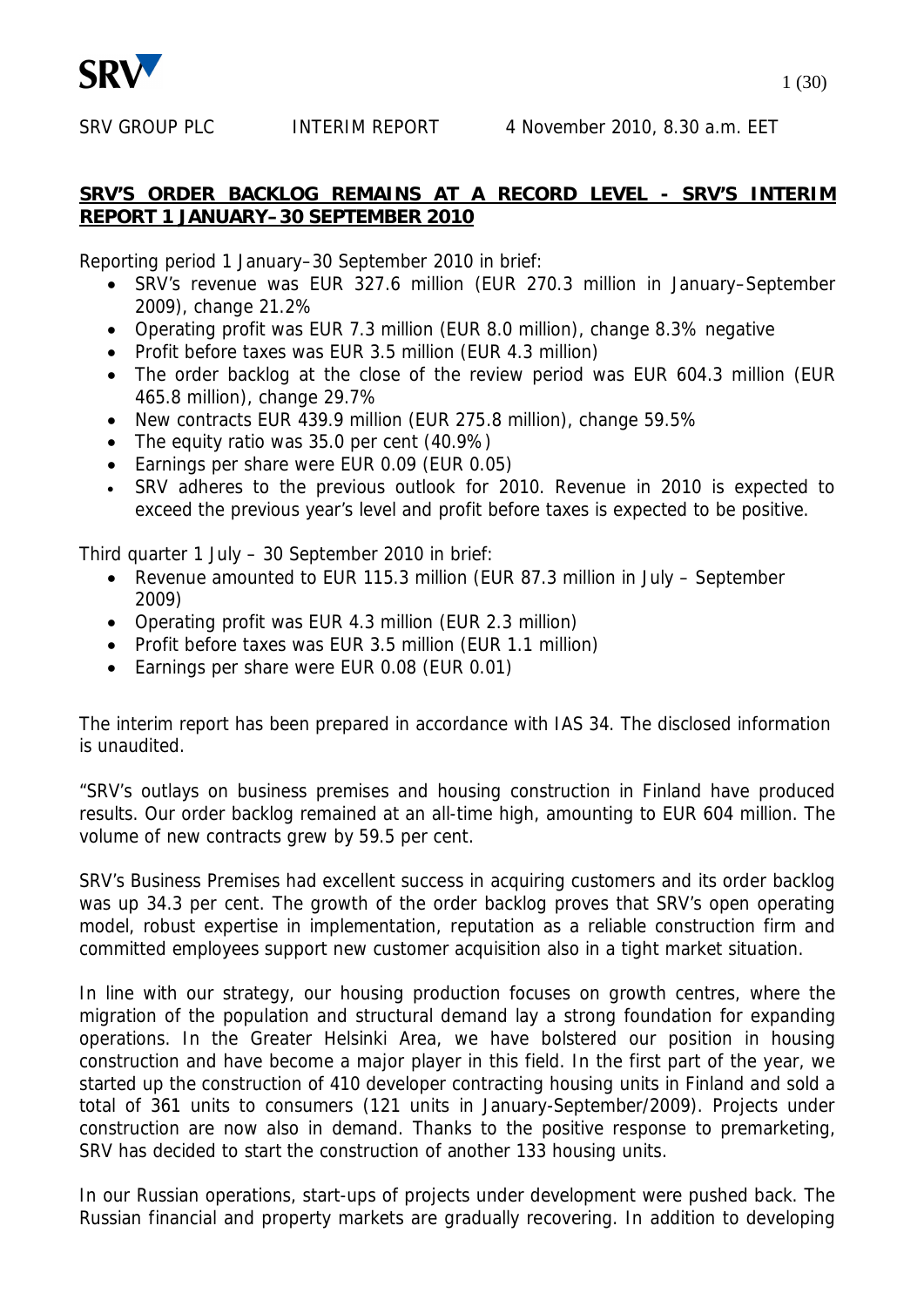

the implementation of our current projects, we are also boosting our growth strategy by focusing on the preparation of the first investment projects for the property fund as well as the development of the shopping centre in cooperation with Shanghai Industrial Investment Group.

SRV's result is not on a satisfactory level due to postponement of projects in the International Business Area. We will now focus our efforts on start-up of key projects in order to raise the volume of the segment to the level required by its cost level.

SRV boasts strong innovative project development, and we will continue our efforts on it by utilising the support from the company's solvency and financing position. Even though the business premises market is challenging, I believe that through project development SRV can start projects that are important to the business activities of our clients. As an example of successful result of persistence we can mention the Karisto shopping centre project, the construction contract for which was signed in June.

We seek to increase our customer focus in housing construction, all the way from design to the sales process. We were the first to implement an electronic reservation system for housing units in a HITAS project. This system enables customers to reserve apartments without having to come to stand in line. It also ensured efficient and fair treatment. The customers received an immediate confirmation of their reservation and they had a change to have a say in the design of their future home. With premarketing, we target our production at the types of housing units that are in great demand among customers. We enhance our customer service. Instead of offering mass-produced interior design solutions, we offer individual packages that are easy to customise. As many as half of our customers are now using our customised interior design service.

In domestic housing production our aim is to raise our market share in the growth centres. Our innovative project development has created numerous major long-term possibilities in the Greater Helsinki Area, such as the Keilaniemi Towers project, the project for planning the land use of the neighbouring areas of the future metro station in Niittykumpu district in Espoo, the acquisition of the Perkkaa plots from Siemens in Espoo, as well as participation in Sitra's Low2No project with the aim to develop and implement a solution for the construction of low carbon or no-carbon sustainable urban environments," says Jukka Hienonen, CEO of SRV.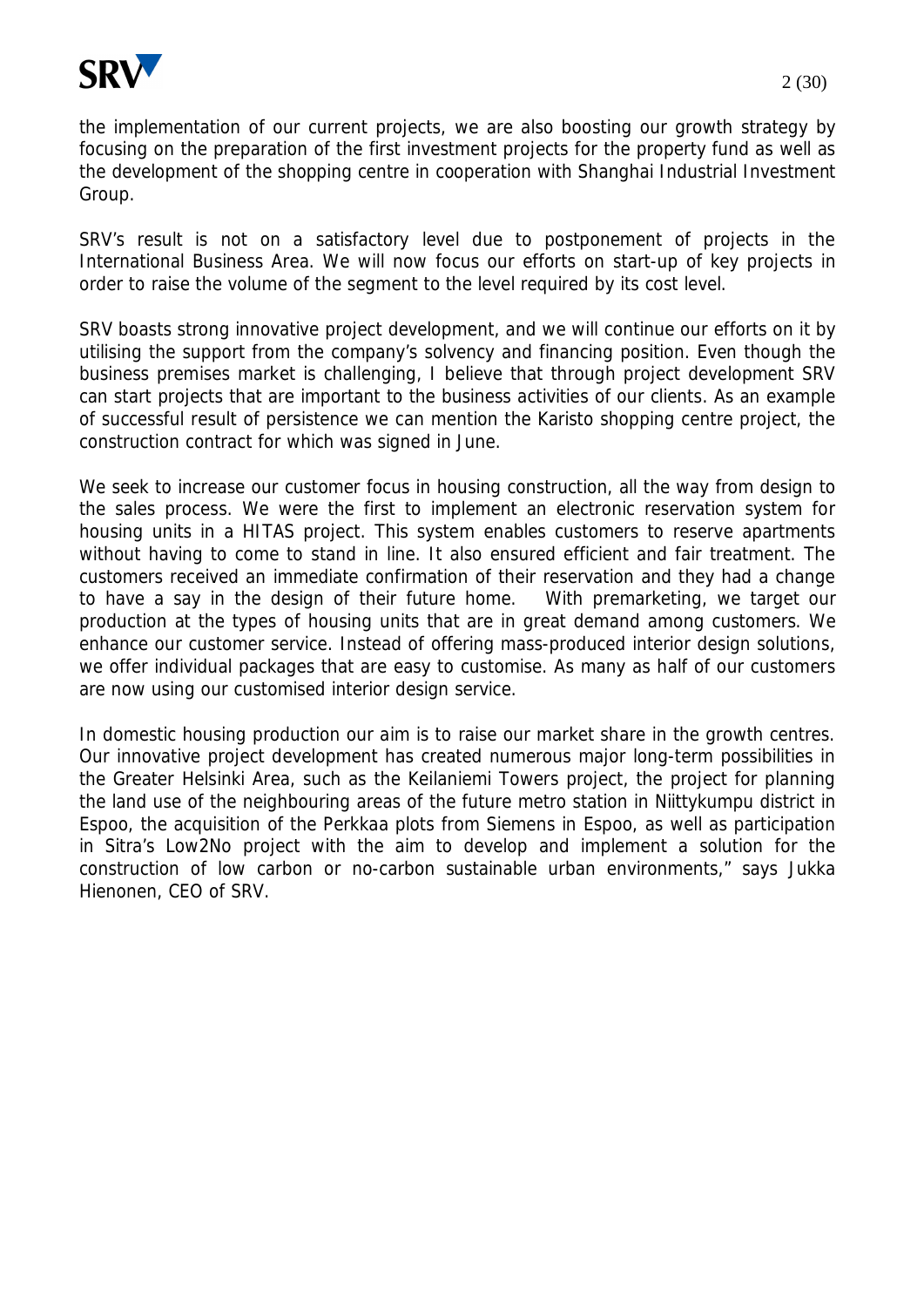

| <b>Group key figures</b>                                                           | <b>IFRS</b> | <b>IFRS</b> |             |         | <b>IFRS</b> | <b>IFRS</b> | <b>IFRS</b> |
|------------------------------------------------------------------------------------|-------------|-------------|-------------|---------|-------------|-------------|-------------|
|                                                                                    | $1 - 9/$    | $1 - 9/$    | change,     | change, | $7 - 9/$    | $7 - 9/$    | $1 - 12/$   |
| (EUR million)                                                                      | 2010        | 2009        | <b>MEUR</b> | %       | 2010        | 2009        | 2009        |
| Revenue                                                                            | 327.6       | 270.3       | 57.3        | 21.2    | 115.3       | 87.3        | 390.5       |
| Operating profit                                                                   | 7.3         | 8.0         | $-0.7$      | $-8.3$  | 4.3         | 2.3         | 10.7        |
| Financial income and expenses,                                                     |             |             |             |         |             |             |             |
| total                                                                              | $-3.8$      | $-3.7$      | $-0.1$      |         | $-0.8$      | $-1.2$      | $-4.2$      |
| Profit before taxes                                                                | 3.5         | 4.3         | $-0.8$      | $-18.6$ | 3.5         | 1.1         | 6.5         |
| Order backlog                                                                      | 604.3       | 465.8       | 138.5       | 29.7    |             |             | 481.6       |
| New agreements                                                                     | 439.9       | 275.8       | 164.1       | 59.5    | 112.6       | 86.3        | 396.1       |
| Operating profit, %                                                                | 2.2         | 3.0         |             |         | 3.7         | 2.6         | 2.7         |
| Net profit, %                                                                      | 0.8         | 0.7         |             |         | 2.4         | 0.6         | 0.7         |
| Equity ratio, %                                                                    | 35.0        | 40.9        |             |         |             |             | 41.3        |
| Net interest bearing debt                                                          | 227.7       | 189.8       |             |         |             |             | 179.9       |
| Gearing, %                                                                         | 146.7       | 116.3       |             |         |             |             | 109.8       |
| Return on investment, $% ^{1}$                                                     | 3.1         | 5.1         |             |         |             |             | 4.9         |
| Return on equity, $% ^{1}$                                                         | 2.3         | 1.6         |             |         |             |             | 1.8         |
| Earnings per share, EUR                                                            | 0.09        | 0.05        |             |         | 0.08        | 0.01        | 0.08        |
| Equity per share, EUR                                                              | 4.47        | 4.45        |             |         |             |             | 4.48        |
| Weighted average number of                                                         |             |             |             |         |             |             |             |
| shares outstanding, million                                                        | 33.9        | 36.1        |             | $-6.0$  |             |             | 36.0        |
| 1) In calculating the key ratio only the profit for the period has been annualised |             |             |             |         |             |             |             |

1) In calculating the key ratio only the profit for the period has been annualised

Consolidated revenue was EUR 327.6 million (EUR 270.3 million in January–September 2009), of which Finland accounted for 96 per cent (93%) and Russia and the Baltic countries for 4 per cent (7%). Revenue in the Business Premises business area was EUR 216.3 million (EUR 141.1 million). Revenue in the Housing business area was EUR 98.9 million (EUR 108.6 million). Revenue in the International business area was EUR 12.6 million (EUR 20.6 million).

The Group's operating profit was EUR 7.3 million (EUR 8.0 million in January–September 2009). Operating profit margin was 2.2 per cent (3.0%). Operating profit in the Business Premises business area was EUR 13.5 million (EUR 13.7 million). Operating profit in the Housing business area was EUR 4.5 million (EUR 3.5 million). Operating loss in the International business area was EUR 6.5 million (operating loss of EUR 5.7 million).

The Group's profit before taxes was EUR 3.5 million (profit of EUR 4.3 million in January– September 2009). The profit for the review period was EUR 2.8 million (profit of EUR 2.0 million). Earnings per share were EUR 0.09 (EUR 0.05). Return on equity was 2.3 per cent (1.6%) and return on investment was 3.1 per cent (5.1%).

The Group's revenue for the third quarter was EUR 115.3 million (EUR 87.3 million in July-September 2009) and operating profit EUR 4.3 million (EUR 2.3 million). Profit before taxes was EUR 3.5 million (profit of EUR 1.1 million). Earnings per share were EUR 0.08 (EUR 0.01).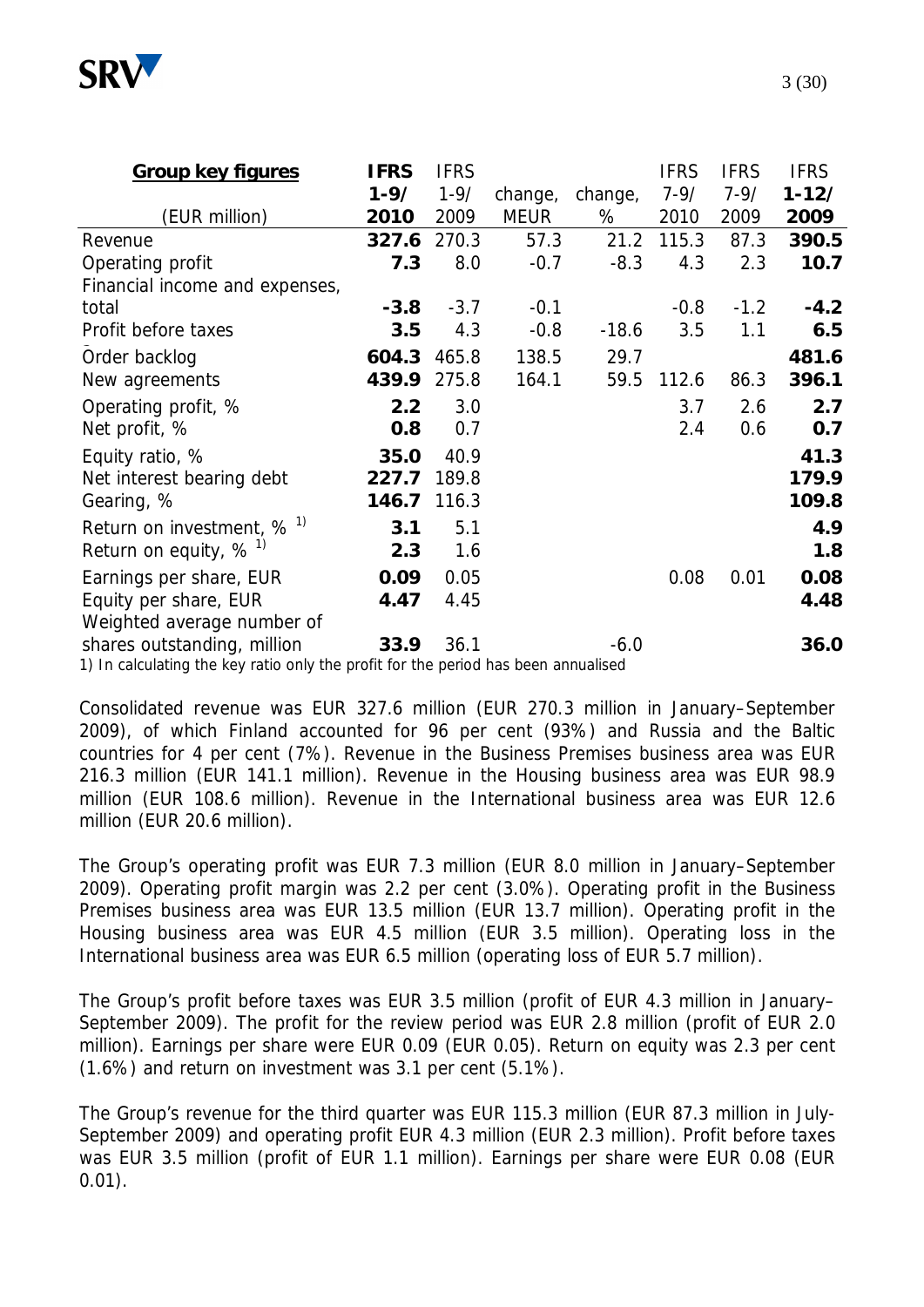

The order backlog grew by 29.7 per cent and was EUR 604.3 million on 30 September 2010 (EUR 465.8 million on 30 September 2009). The major reason behind the growth in the order backlog was the 36.3 per cent increase of the portion of the sold production to EUR 443 million (EUR 325 million on 30 September 2009). Start-ups of developer contracting housing projects raised the share of the unsold order backlog to EUR 162 million (EUR 141 million on 30 September 2009).

#### **Key figures for the Segments**

|                          | <b>IFRS</b> | <b>IFRS</b> |             |             | <b>IFRS</b> | <b>IFRS</b> | <b>IFRS</b> |
|--------------------------|-------------|-------------|-------------|-------------|-------------|-------------|-------------|
| Revenue                  | $1 - 9/$    | $1 - 9/$    | change,     | change,     | $7 - 9/$    | $7 - 9/$    | $1 - 12/$   |
| (EUR million)            | 2010        | 2009        | <b>MEUR</b> | $\%$        | 2010        | 2009        | 2009        |
| <b>Business Premises</b> | 216.3       | 141.1       | 75.2        | 53.3        | 84.8        | 40.2        | 208.0       |
| Housing                  | 98.9        | 108.6       | $-9.8$      | $-9.0$      | 24.7        | 39.7        | 158.6       |
| International            | 12.6        | 20.6        | $-8.1$      | $-39.1$     | 5.8         | 7.4         | 24.0        |
| <b>Other Operations</b>  | 7.5         | 6.4         | 1.1         | 17.3        | 2.5         | 2.1         | 8.7         |
| Eliminations             | $-7.6$      | $-6.4$      | $-1.2$      |             | $-2.5$      | $-2.1$      | $-8.8$      |
| Group, total             | 327.6       | 270.3       | 57.3        | 21.2        | 115.3       | 87.3        | 390.5       |
|                          | <b>IFRS</b> | <b>IFRS</b> |             |             | <b>IFRS</b> | <b>IFRS</b> | <b>IFRS</b> |
| Operating profit         | $1 - 9/$    | $1 - 9/$    | change,     | change,     | $7 - 9/$    | $7 - 9/$    | $1 - 12/$   |
| (EUR million)            | 2010        | 2009        | <b>MEUR</b> | $\%$        | 2010        | 2009        | 2009        |
| <b>Business Premises</b> | 13.5        | 13.7        | $-0.2$      | $-1.5$      | 4.5         | 3.1         | 18.0        |
| Housing                  | 4.5         | 3.5         | 1.0         | 28.3        | 1.4         | 1.3         | 5.4         |
| International            | $-6.5$      | $-5.7$      | $-0.8$      |             | $-0.4$      | $-1.3$      | $-7.7$      |
| <b>Other Operations</b>  | $-3.9$      | $-3.3$      | $-0.6$      |             | $-1.1$      | $-0.7$      | $-4.7$      |
| Eliminations             | $-0.2$      | $-0.1$      | $-0.1$      |             | 0.0         | $-0.1$      | $-0.3$      |
| Group, total             | 7.3         | 8.0         | $-0.7$      | $-8.3$      | 4.3         | 2.3         | 10.7        |
| Operating profit         | <b>IFRS</b> |             | <b>IFRS</b> | <b>IFRS</b> | <b>IFRS</b> | <b>IFRS</b> |             |
| $(\%)$                   | 1-9/2010    |             | 1-9/2009    | 7-9/2009    | 7-9/2008    |             | 1-12/2009   |
| <b>Business Premises</b> |             | 6.2         | 9.7         | 5.3         | 7.7         |             | 8.6         |
| Housing                  |             | 4.6         | 3.2         | 5.5         | 3.4         |             | 3.4         |
| International            | $-51.9$     |             | $-27.8$     | $-7.1$      | $-17.6$     |             | $-32.1$     |
| Group, total             |             | 2.2         | 3.0         | 3.7         | 2.6         |             | 2.7         |
| Order backlog            | <b>IFRS</b> |             | <b>IFRS</b> | change,     | change,     |             | <b>IFRS</b> |
| (EUR million)            | 30.9.09     |             | 30.9.08     | <b>MEUR</b> | %           |             | 31.12.09    |
| <b>Business Premises</b> | 338.5       |             | 252.0       | 86.5        | 34.3        |             | 255.3       |
| Housing                  | 242.6       |             | 187.5       | 55.1        | 29.4        |             | 201.7       |
| International            | 23.1        |             | 26.3        | $-3.2$      | $-12.0$     |             | 24.6        |
| Group, total             | 604.3       |             | 465.8       | 138.5       | 29.7        |             | 481.6       |
| - sold order backlog     |             | 443         | 325         | 118         | 36.3        |             | 317         |
| - unsold order backlog   |             | 162         | 141         | 21          | 14.6        |             | 165         |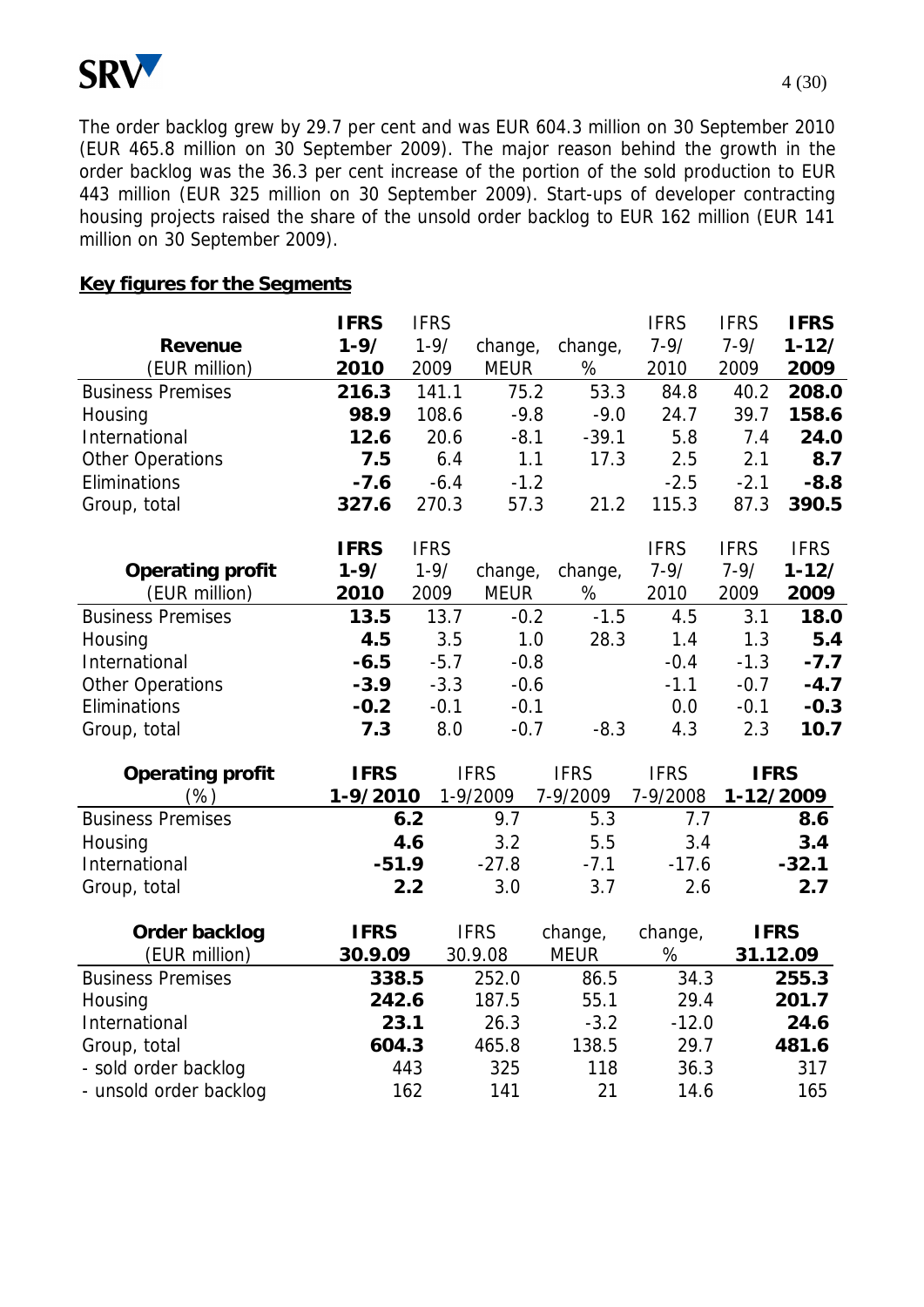

### **Earnings trends of the Segments**

|                          | <b>IFRS</b> | <b>IFRS</b> |             |         | <b>IFRS</b> | <b>IFRS</b> | IFRS      |
|--------------------------|-------------|-------------|-------------|---------|-------------|-------------|-----------|
| <b>Business Premises</b> | $1 - 9/$    | $1 - 9/$    | change,     | change, | $7 - 9/$    | $7 - 9/$    | $1 - 12/$ |
| (EUR million)            | 2010        | 2009        | <b>MEUR</b> | %       | 2010        | 2009        | 2009      |
| Revenue                  | 216.3       | 141.1       | 75.2        | 53.3    | 84.8        | 40.2        | 208.0     |
| Operating profit         | 13.5        | 13.7        | $-0.2$      | $-1.5$  | 4.5         | 3.1         | 18.0      |
| Operating profit, %      | 6.2         | 9.7         |             |         | 5.3         | 7.7         | 8.6       |
| Order backlog            | 338.5       | 252.0       | 86.5        | 34.3    |             |             | 255.3     |

The Business Premises business area comprises SRV Toimitilat Oy's retail, office, logistics and rock construction operations and property development.

Revenue in the Business Premises business area was EUR 216.3 million (EUR 141.1 million). Operating profit was EUR 13.5 million (EUR 13.7 million), generating an operating profit margin of 6.2 per cent (9.7%). The order backlog grew by 34.3 per cent to EUR 338.5 million (EUR 252.0 million).

Third-quarter revenue amounted to EUR 84.8 million (EUR 40.2 million) and operating profit to EUR 4.5 million (EUR 3.1 million). Competition for new contracts remained tight.

Among the projects completed during the review period were the first phase of Malmi Hospital in Helsinki, the renovation of Kiinteistö Oy Niittymäentie 7 for Ilmarinen Mutual Pension Insurance Company in Espoo, alteration and renovation works in the mail sorting department of Itella's postal centre in Pasila, Helsinki, as well as the repair works on the second stage of the University of Helsinki's Metsätalo Building and the adjacent service tunnel in Unioninkatu, Helsinki. The new equestrian centre Primus in Espoo, the bus depot in Kivikko, Vantaa, the renovation and building of Mercuria business school in Vantaa, and a new production building for Lassila & Tikanoja in Kerava were also completed. The construction of Vierumäki Congress & Resort Hotel was completed and handed over to Mutual Pension Insurance Company Varma.

In January, SRV signed a contract for the construction of the spa hotel Holiday Club Saimaa in Lappeenranta. In addition to the hotel, the contract includes an aqua park with a wellness area, a restaurant world and a multifunction ice arena. The spa hotel will be completed in the summer of 2011.

In January, SRV and the Finnish Fair Corporation signed a contract for the heightening of the Helsinki Fair Centre's car park, expanding it by approximately 1,200 new parking spaces. The project will be completed by the end of 2010.

In February, Citycon Oyj chose SRV as its project management contractor for the construction and renovation of Espoontori shopping centre. The total floor area of the project is about 18,600 square metres and the renovation will be completed by December 2010.

In February, SRV and Helsinki University Premises and Property Services signed a project management contract on the construction and renovation of the Kaisa-talo building, a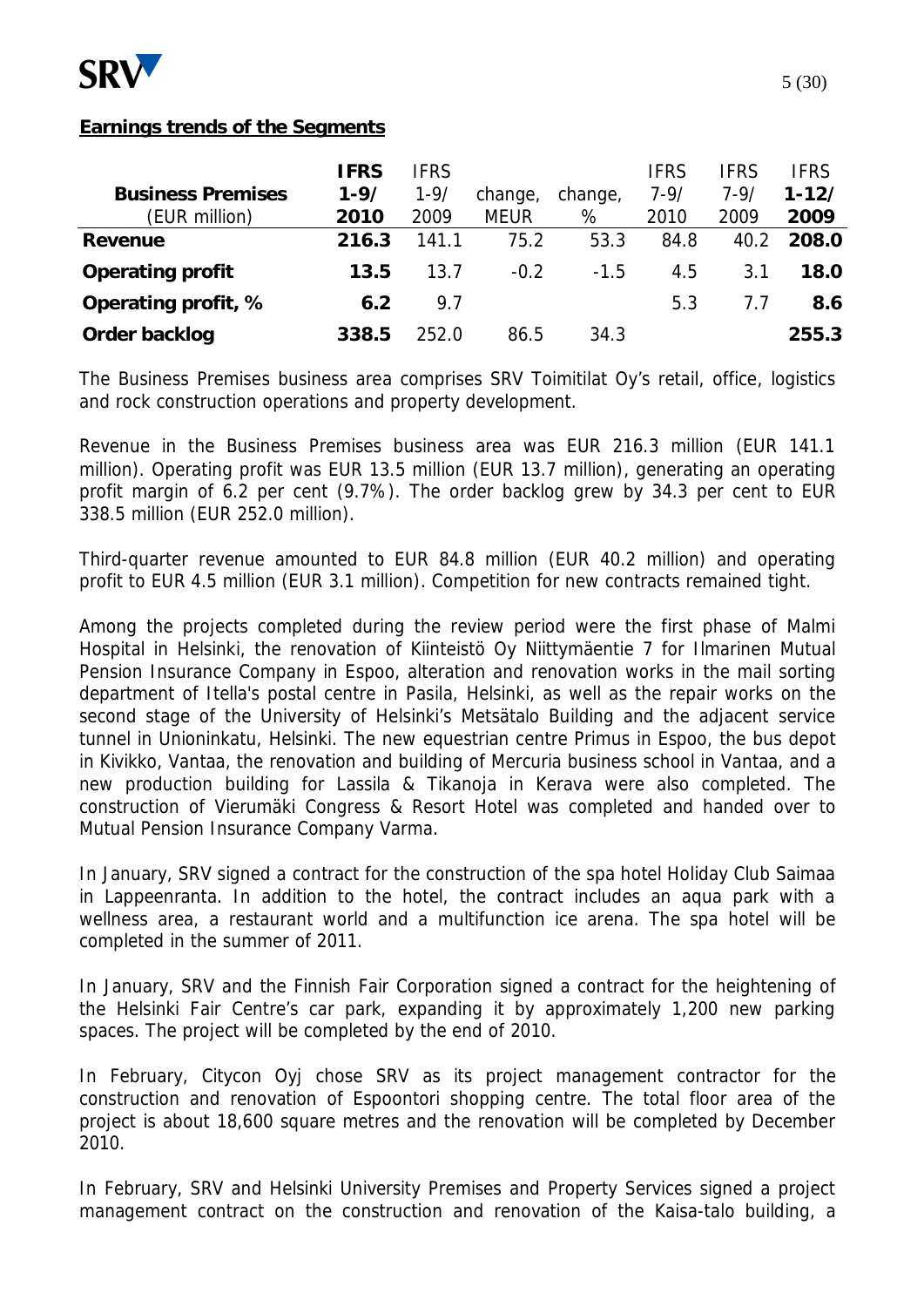

In June, SRV and Kesko signed the project management contract for the construction of the shopping centre Karisma to be built in the Karisto district in Lahti. SRV and Kesko have jointly developed the project and SRV will act as the main contractor in the project. The total sales area in the shopping centre is 35,000 square meters including a modern K-Citymarket and some 90 shops. The shopping centre will open for Christmas 2011.

In July, SRV and Aro-Yhtymä Oy signed a project management contract for the construction of a car dealership in Vantaa. The building will measure 18,400 gross square metres and will be completed towards the end of 2011.

During the review period, a contract was signed with the City of Vaasa for the construction of day-care centre Punahilkka in Vaasa. Contracts were also signed for the construction of new car service and repair premises for ScanAuto in Hämeenlinna, the renovation of the premises of the European Chemicals Agency in Annankatu, Helsinki, and the renovation of the Jyväskylä Forum shopping centre owned by Citycon Oyj in Jyväskylä. Moreover, SRV signed a contract with the City of Hyvinkää on the construction of new premises for the Hyvinkää town hall in the Old Wool Factory. Contracts were also signed with the Helsinki University Premises and Property Services for the completion of the renovation of the Institute of Dentistry and the renovation of the Accelerator Laboratory on the Kumpula campus, for the construction of a K-supermarket for Ruokakesko in Espoo and for the extension works of an aviation service hangar at the Helsinki-Vantaa airport.

|                     | IFRS     | <b>IFRS</b> |             |         | <b>IFRS</b> | IFRS     | <b>IFRS</b> |
|---------------------|----------|-------------|-------------|---------|-------------|----------|-------------|
| Housing             | $1 - 9/$ | $1 - 9/$    | change,     | change, | $7 - 9/$    | $7 - 9/$ | $1 - 12/$   |
| (EUR million)       | 2010     | 2009        | <b>MEUR</b> | %       | 2010        | 2009     | 2009        |
| Revenue             | 98.9     | 108.6       | $-9.8$      | $-9.0$  | 24.7        | 39.7     | 158.6       |
| Operating profit    | 4.5      | 3.5         | 1.0         | 28.3    | 1.4         | 1.3      | 5.4         |
| Operating profit, % | 4.6      | 3.2         |             |         | 5.5         | 3.4      | 3.4         |
| Order backlog       | 242.6    | 187.5       | 55.1        | 29.4    |             |          | 201.7       |

The Housing business area comprises housing construction in the Helsinki Metropolitan Area and the neighbouring municipalities, in addition to regional business operations. Besides housing, regional business operations include commercial, business premises and logistics construction projects.

Revenue in the Housing business area amounted to EUR 98.9 million (EUR 108.6 million) in the review period and operating profit was EUR 4.5 million (EUR 3.5 million). The order backlog was EUR 242.6 million (EUR 187.5 million). The decline in revenue was attributable to the focus on developer contracting housing projects and the fact that housing sales concentrated more on production under construction. For the developer contracting housing projects SRV applies the recognition principle based upon delivery. By using the earlier percentage of completion method the revenue for the review period would have been around EUR 21.7 million higher. Thirty residential units were completed during the review period.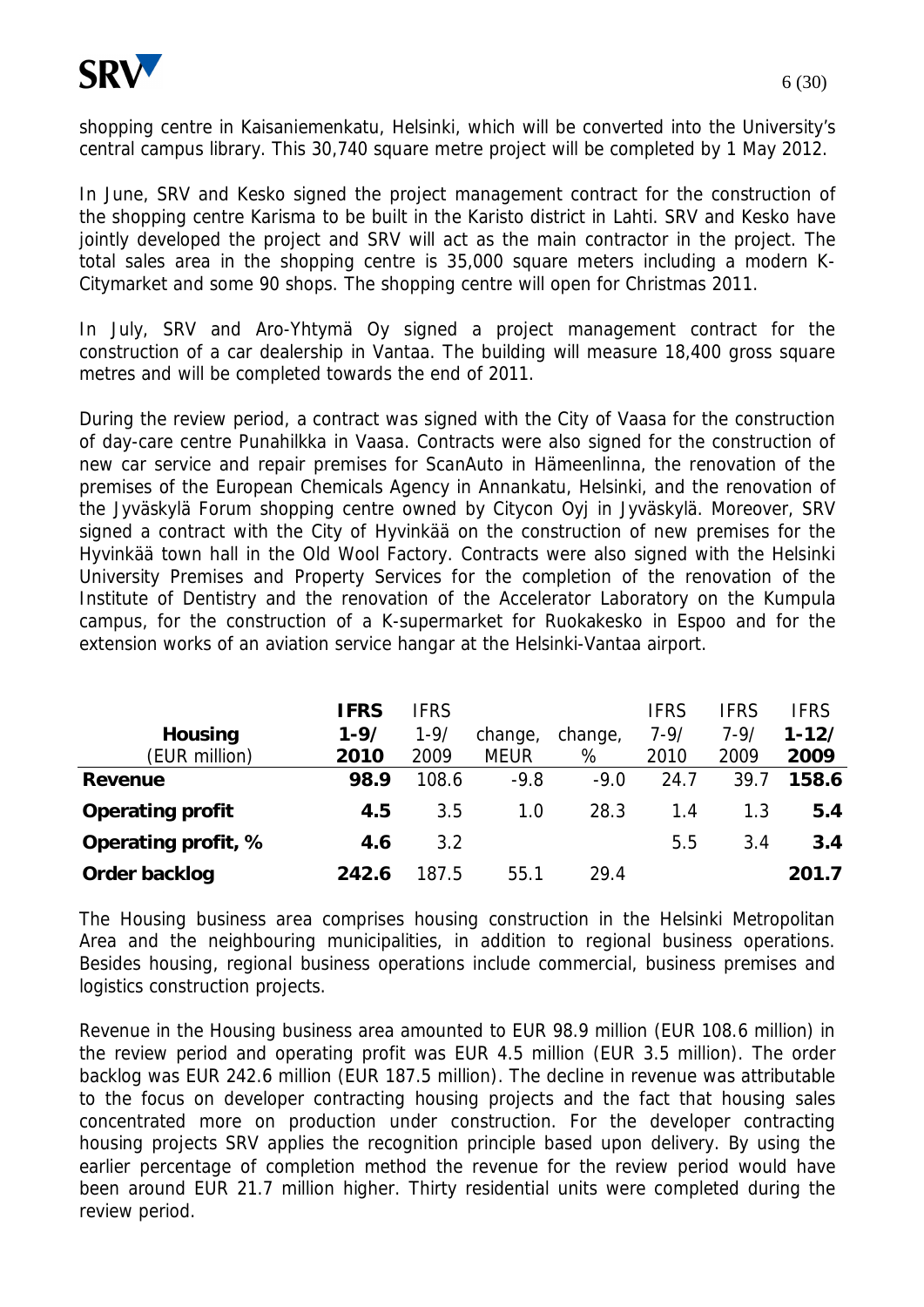

Third-quarter revenue amounted to EUR 24.7 million (EUR 39.7 million) and operating profit to EUR 1.4 million (EUR 1.3 million). Housing sales concentrated more on production under construction. One developer contracting project sold to consumers was completed during the quarter under review: a 14-unit apartment house in Jyväskylä.

During the review period, we signed contracts worth EUR 53.9 million with external clients. Of the signed contracts, negotiation contracts amounted to EUR 19.9 million; in these contracts, SRV serves as project developer and in addition to construction attends to certain development tasks. In March, SRV completed a Scania centre in Jyväskylä and a contract was signed with Scan-Auto for the construction of a new Scania centre in Oulu for servicing large vehicles. We signed a contract with YH-Asumisoikeus Länsi Oy for the construction of 28 right-of-occupancy flats in the Vatiala district in Kangasala and 20 flats in Pirkkala. In Ylöjärvi, SRV will build two blocks of flats housing a total of 40 residential units for AVO Vuokratalot Oy. Moreover, 28 flats in terraced houses will be built for Suomen Asumisoikeus Oy in Kaarina.

Contracts worth EUR 33.9 million that were won through bidding competitions were signed. The major contracts were for a 66-unit apartment house to be built for VVO on Agronominkatu street in Viikki, Helsinki, and an assisted-living building for Espoon Kruunu in Kauklahti, with 62 adjacent housing units.

More resources were allocated to developing contracting projects. During the review period, 410 (4) new housing units were qualified for sale to consumers and were included in the order backlog. In Helsinki, SRV will build the HITAS project Isolokki in Arabianranta (142 price and quality controlled owner-occupied flats) and Tampuriini in Kannelmäki (29-unit apartment house). In Espoo, SRV started up Saunavuori, an apartment house with 57 units in Saunalahti, and Espoon Kokki, an apartment house with 78 units in Matinkylä. Espoon Kokki will be erected next to the Iso Omena shopping centre and the new metro station to be built in Matinkylä. Two terraced-house projects were started in Pirkanmaa: Pirkkalan Sinisiipi (26 units) and Tampereen Frida (11 units). SRV builds Sello, a 26-unit apartment house, in Kaarina as well as Kirkkoväärti, a 21-unit apartment house in Vaajakoski, Jyväskylä. It is forecast that the first building of the 20-unit terraced-house project Marjalan Saunaranta will be completed in Joensuu before the turn of the year.

In addition to projects that are qualified for sale, SRV has decided to start the construction of high-rise blocks in Martinlaakso, Vantaa and in Kangasala, Pirkanmaa as well as a lowrise house project in Viikki, Nokia. The projects include 133 housing units, but they are not yet qualified for sale and are not included in the order backlog.

During the review period, SRV sold 477 (444) housing units. 361 (121) units were sold to consumers, most of them in projects under construction. With negotiation contracts, 116 (323) units were sold to investors. At the end of the period, 643 (80) residential units for sale to consumers were being constructed, 361 (79) of which had not been sold. There were 90 (161) completed but unsold units, 24 of which were rented at the period-end. A total of 30 (188) developer contracting residential units were completed during the review period. Based on the current completion schedules, SRV estimates that a total of 201 developer contracting residential units will be completed during 2010.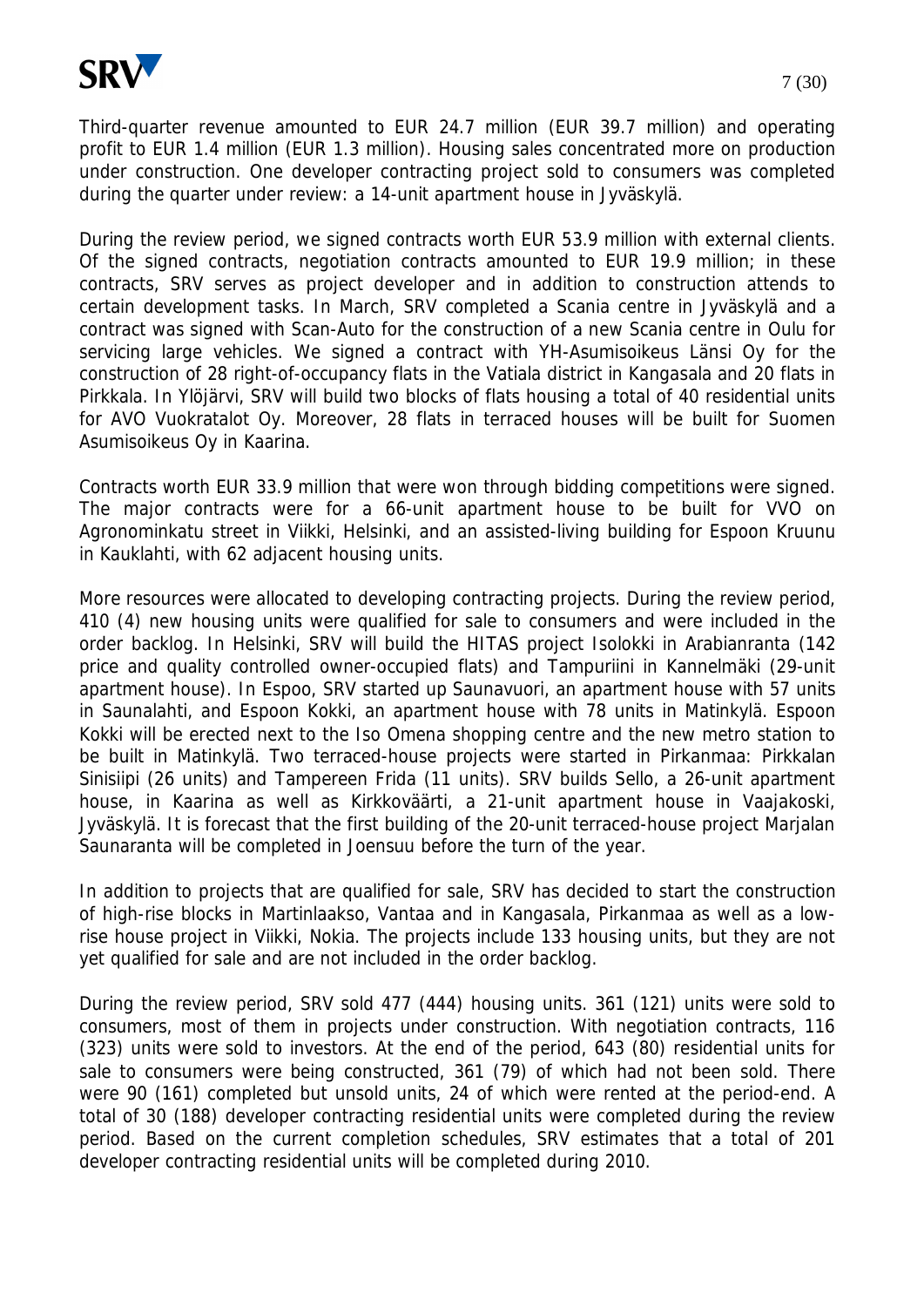

| Developer contracting            |          |          |         |          |          |           |
|----------------------------------|----------|----------|---------|----------|----------|-----------|
| housing production in            | $1 - 9/$ | $1 - 9/$ | change, | $7 - 9/$ | $7 - 9/$ | $1 - 12/$ |
| Finland                          | 2010     | 2009     | units   | 2010     | 2009     | 2009      |
| Start-ups                        | 410      | 4        | 406     | 110      | 0        | 251       |
| Sold                             | 361      | 121      | 240     | 164      | 43       | 207       |
| Completed                        | 30       | 188      | $-158$  | 14       | 37       | 252       |
| Completed and unsold 1)          | 90       | 161      | $-71$   |          |          | 171       |
| Under construction <sup>1)</sup> | 643      | 80       | 563     |          |          | 263       |
| - of which unsold $1$            | 361      | 79       | 282     |          |          | 231       |
| 1) at the end of the period      |          |          |         |          |          |           |

The S-Group's Kodin Terra hardware and home decor department store and ABC service station in the Kolmenkulma business estate in Nokia were completed in late spring. Major developer contracting projects under construction include Musketööri in Vantaa (88 units), Martti in the Martinlaakso district of Vantaa (67 units), Isolokki in Arabianranta, Helsinki (142 units) and Kokki in Matinkylä, Espoo (78 units).

SRV is participating in the Low2No project, which aims to develop and implement a solution for the construction of low carbon or no-carbon sustainable urban environments in order to minimise energy consumption. This project is partly funded by Tekes. In addition to SRV, the participants include Sitra (the Finnish Innovation Fund), VVO Yhtymä Oyj and an international design team that was selected in a sustainable construction competition in 2009. The City of Helsinki has reserved a city block for Sitra in Jätkänsaari that will be built in line with the Low2No concept. The housing units and business premises in this block will be designed as multipurpose environments that serve changing work and life patterns, making use of innovative environment, layout and service planning.

|                                 | <b>IFRS</b> | <b>IFRS</b> |             |         | <b>IFRS</b> | <b>IFRS</b> | <b>IFRS</b>    |
|---------------------------------|-------------|-------------|-------------|---------|-------------|-------------|----------------|
| <b>International Operations</b> | $1 - 9/$    | $1 - 9/$    | change,     | change, | $7 - 9/$    | $7 - 9/$    | $1 - 12/$      |
| (EUR million)                   | 2010        | 2009        | <b>MEUR</b> | %       | 2010        | 2009        | 2009           |
| Revenue                         | 12.6        | 20.6        | $-8.1$      | $-39.1$ | 5.8         | 7.4         | 24.0           |
| Operating profit                | -6.5        | $-5.7$      | $-0.8$      |         | $-0.4$      | $-1.3$      | $-7.7$         |
| Operating profit, %             | $-51.9$     | $-27.8$     |             |         | $-7.1$      |             | $-17.6 - 32.1$ |
| Order backlog                   | 23.1        | 26.3        | $-3.2$      | $-12.0$ |             |             | 24.6           |

International Operations comprises the business activities of the SRV International subgroup in Russia and the Baltic countries.

Revenue in the International business area was EUR 12.6 million (EUR 20.6 million). The decrease in revenue was due to the small number of projects under construction while the activities were focused on the development of our own projects in Russia, in particular. Operating loss was EUR 6.5 million (a loss of EUR 5.7 million). In addition to the small number of projects under construction, operating profit was affected by the development costs of developer contracting projects and the fixed costs of business operations.

Furthermore an entry of EUR 1.0 million relating to projects which were completed earlier, was recorded. The order backlog was EUR 23.1 million (EUR 26.3 million).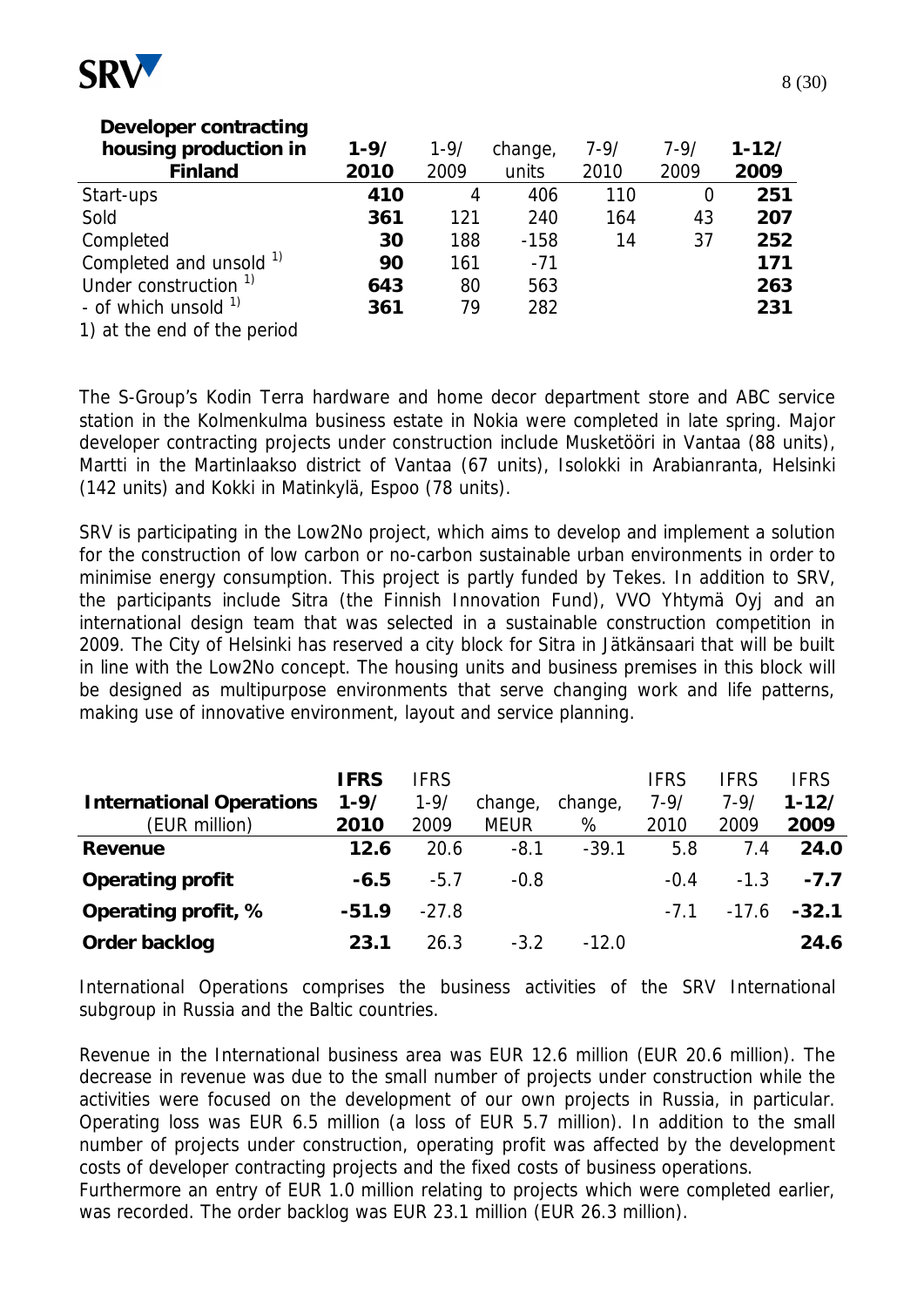

Third-quarter revenue amounted to EUR 5.8 million (EUR 7.4 million) and operating loss to EUR 0.4 million (loss of EUR 1.3 million). The decrease in revenue was due to the small number of projects under construction while the activities were focused on the development of our own projects in Russia, in particular. The operating profit improved due to an entry of EUR 0.9 million as the recordings related to earlier projects were confirmed from EUR 1.9 million to EUR 1.0 million for the whole review period.

#### **Russia**

The leasing of the Etmia II office and parking facility project in the heart of Moscow continued. More than 90 per cent of the facilities are leased. SRV's role in the project is to act as co-owner with a 50 per cent stake and as the project management contractor.

During the review period, SRV had a particular focus on the analysis and clarification of the investment sites of VTBC-Ashmore Real Estate Partners I in Moscow. The fund primarily invests in the construction of offices, commercial premises, hotels and upscale housing in Moscow and St. Petersburg. SRV's share of the investment commitments in the first phase is EUR 20 million. During the spring, Deutsche Bank announced its wishes to withdraw from its position in the General Partner company due to tightened bank control regulations. Deutsche Bank has been replaced with Ashmore Group Plc ("Ashmore"), which also became a shareholder in the General Partner company and, together with various funds it manages, a Limited Partner investor. The other investors involved in the fund are VTB Capital and the Finnish pension insurance companies Ilmarinen and Etera. VTB Capital and Ashmore act as sponsors and general partners of the fund. Their tasks include identifying investments and arranging financing for the projects. SRV acts both as an investor and project management contractor with respect to the fund, through which it expects to receive at least EUR 200 million worth of construction contracts. The fund is currently primarily analysing Elite residential sites as well as office, commercial and hotel sites in the heart of Moscow.

During the review period, SRV continued the development of the shopping centre to be built on the Baltic Pearl area. SRV and Shanghai Industrial Investment Company (SIIC) established a joint project company, OOO Pearl Plaza, to develop the project. SRV is responsible for the development and construction of the project. During the review period, SRV signed a project management contract with OOO Pearl Plaza for the design and development of the shopping centre. SRV's aim is that the final investment decision is made by 31 December 2010, and that the mobilisation of the project could be started towards the end of this year. The shopping centre is part of the Baltic Pearl development project, in which Baltic Pearl CJSC will use a land area of over 205 hectares, located southwest of central St. Petersburg, for development. This project is China's largest international investment project, apart from oil and natural gas investments. The cornerstone laying ceremony of the Baltic Pearl project was held at the end of September. Paavo Väyrynen, the Finnish Minister for Foreign Trade and Development, attended the ceremony.

In the Moscow area, construction of the electrical connection for the Mytischi shopping centre project, which has been developed by SRV, will be completed during the summer. The building permit for this project was obtained already in the summer of 2009. The majority owner of the project is the Finnish real estate investment company Vicus, with a 75 per cent stake. The final investment decisions will be made after the financing of the project and negotiations with the tenants have been concluded. SRV owns 25 per cent of the shopping centre project and its total investments amount to EUR 8.8 million.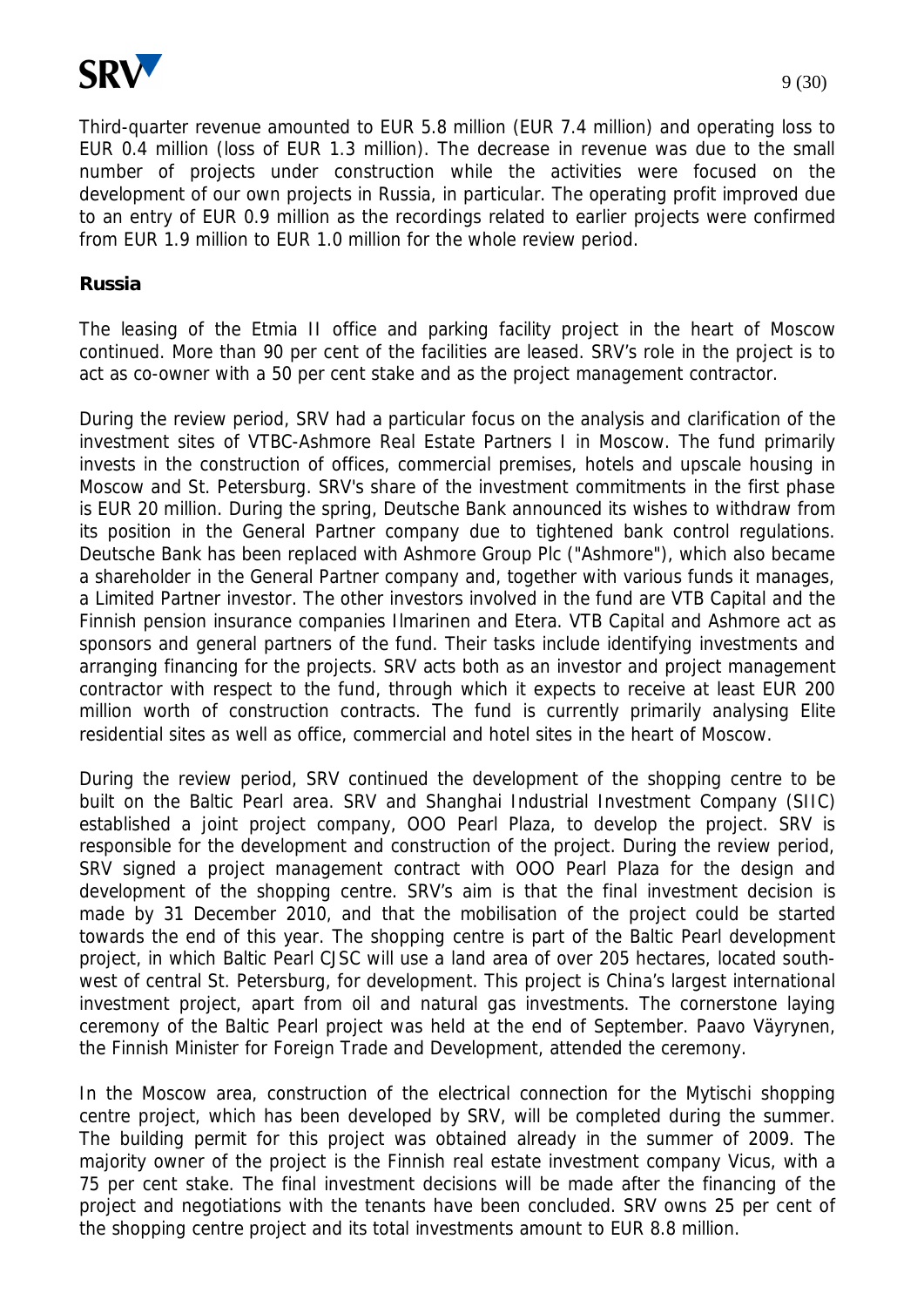

At the Sheremetyevo airport in Moscow, SRV began the renovation of the old Aeroport hotel. This hotel, which will move under the Park Inn brand, is a continuation of the cooperation SRV initiated in St. Petersburg with the hotel owner, Wenaas Group. At the end of June a new contract was signed with Wenaas Group for the renovation of some 200 rooms in the Pulkovskaya Hotel. Procurements for the project commenced during the review period. The renovation works will begin in October.

SRV continued the development of the roughly 8.5 hectare land area in St. Petersburg. The plans include the construction of office and retail space, as well as hotel, restaurant and entertainment premises. Moreover, facilities will be built for the IBI University. In January 2010, the Urban Planning and Architectural Committee of St. Petersburg approved SRV's concept for the 600,000 square metre project, and site planning for phase I has begun. SRV has invested about EUR 51.8 million in acquisition of land and properties in this area; further investment in land acquisition is estimated at about EUR 8 million. At the moment, SRV owns 87.5 per cent of the project, but its ownership will decline to 77.5 per cent when all ownership arrangements have been completed according to the cooperation contract.

The development of the Eurograd logistics area in St. Petersburg continued. SRV has 49 per cent ownership of the Russian company that possesses a plot of 24.9 hectares located north of St. Petersburg, in the immediate vicinity of the Ring Road. Over 100,000 square metres of logistics facilities are planned for the site, to be built in several stages during the next few years. The zoning of the area for logistics has been completed.

In the city of Vyborg, the intensified marketing campaign for the apartments in the Papula residential area continued till the summer. A total of 14 housing units have been sold while 24 units remained unsold at the end of the period.

### **Baltic countries**

Business volumes in the Baltic countries were low. In Estonia, 12 (5) residential units were sold during the period. All in all, there were 19 (36) completed but unsold units at the end of the period. In Latvia, the number of staff was adjusted to the market situation.

In Latvia, the construction of the International School of Latvia commenced in September according to the construction contract between SRV and the school which was signed in 2009. The project start-up was postponed due to a delay in the financing.

| <b>Other Operations</b> | <b>IFRS</b><br>$1 - 9/$ | <b>IFRS</b><br>$1 - 9/$ | change,     | change, | <b>IFRS</b><br>$7 - 9/$ | <b>IFRS</b><br>$7 - 9/$ | <b>FRS</b><br>$1 - 12/$ |
|-------------------------|-------------------------|-------------------------|-------------|---------|-------------------------|-------------------------|-------------------------|
| (EUR million)           | 2010                    | 2009                    | <b>MEUR</b> | %       | 2010                    | 2009                    | 2009                    |
| Revenue                 | 7.5                     | 6.4                     | 11          | 17.3    | 2.5                     | 2.1                     | 8.7                     |
| Operating profit        | $-3.9$                  | $-3.3$                  | $-0.6$      |         | $-11$                   | -0.7                    | $-4.7$                  |

Other Operations comprise mainly the SRV Group Plc and SRV Kalusto Oy businesses.

The revenue of Other Operations during the review period was EUR 7.5 million (EUR 6.4 million) and operating loss was EUR 3.9 million (a loss of EUR 3.3 million). Third-quarter revenue was EUR 2.5 million (EUR 2.1 million) and operating loss EUR 1.1 million (a loss of EUR 0.7 million). The increase in revenue was attributable to higher operation volumes and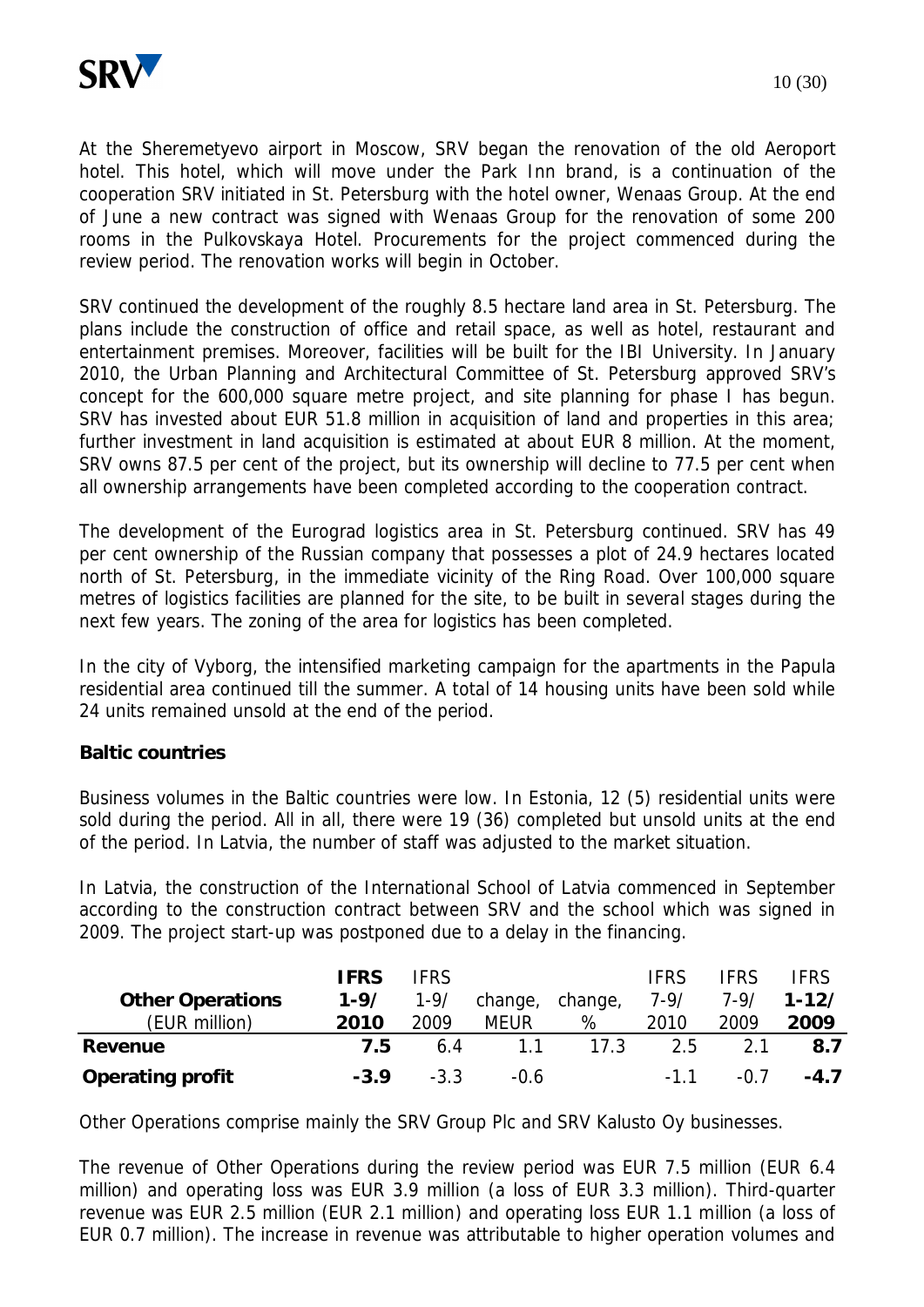

the decrease in operating profit was attributable to increased costs used for project development.

## **Financing and financial position**

Net operational cash flow was EUR 33.9 million negative (EUR -4.4 million in January-September 2009). The weakening of the cash flow during the review period was attributed to the increase of inventories as a result of land investments in the housing production and the start-ups of developer contracting production. The Group's inventories were EUR 326.0 million (EUR 304.9 million), the share of land areas and plot-owning companies being EUR 174.4 million (EUR 153.7 million). The Group's invested capital amounted to EUR 390.2 million (EUR 356.9 million).

At the end of the review period, the Group's financing reserves were EUR 80.0 million, of which the Group's cash assets amounted to EUR 7.4 million and committed undrawn financing reserves amounted to EUR 72.6 million. The Group's net interest-bearing liabilities were EUR 227.7 million on 30 September 2010 (EUR 189.8 million on 30 September 2009). Net financing expenses totalled EUR –3.8 million (EUR -3.7 million).

Investments in SRV's developer contracting housing projects in Finland consonant with the RS-system, including completed, unsold projects, total around EUR 78.8 million. SRV estimates that the completion of these projects requires another EUR 69.5 million. Undrawn housing corporate loans related to RS projects totalled EUR 70.8 million. Investments in the international business area related to unsold residential projects in Estonia amount to EUR 1.2 million, and EUR 2.9 million in Vyborg. EUR 33.3 million is invested in the Etmia office project.

Equity ratio was 35.0 per cent (40.9%). The change in the equity ratio and net liabilities was affected by the EUR 8.5 million derivative agreement signed by SRV with Nordea Bank Ab for 1,909,483 SRV Group Plc's shares which are considered equal to treasury shares held by the company (an impact of approximately 2.6 percentage points) as well as the increase in inventories. The Group's shareholders' equity totalled EUR 151.5 million (EUR 159.4 million on 30 September 2009). The return on investment was 3.1 per cent (5.1%) and the return on equity was 2.3 per cent (1.6%).

In its reporting SRV Group applies IFRIC 15 Agreements for the Construction of Real Estate. The recognition of developer contracting production upon delivery increases the total amount of inventories, interest bearing debts and balance sheet, thus weakening the key figures related to the financing position for its part.

### **Investments**

The Group's investments totalled EUR 2.1 million (EUR 2.7 million) and were mainly related to the acquisition of machinery and equipment.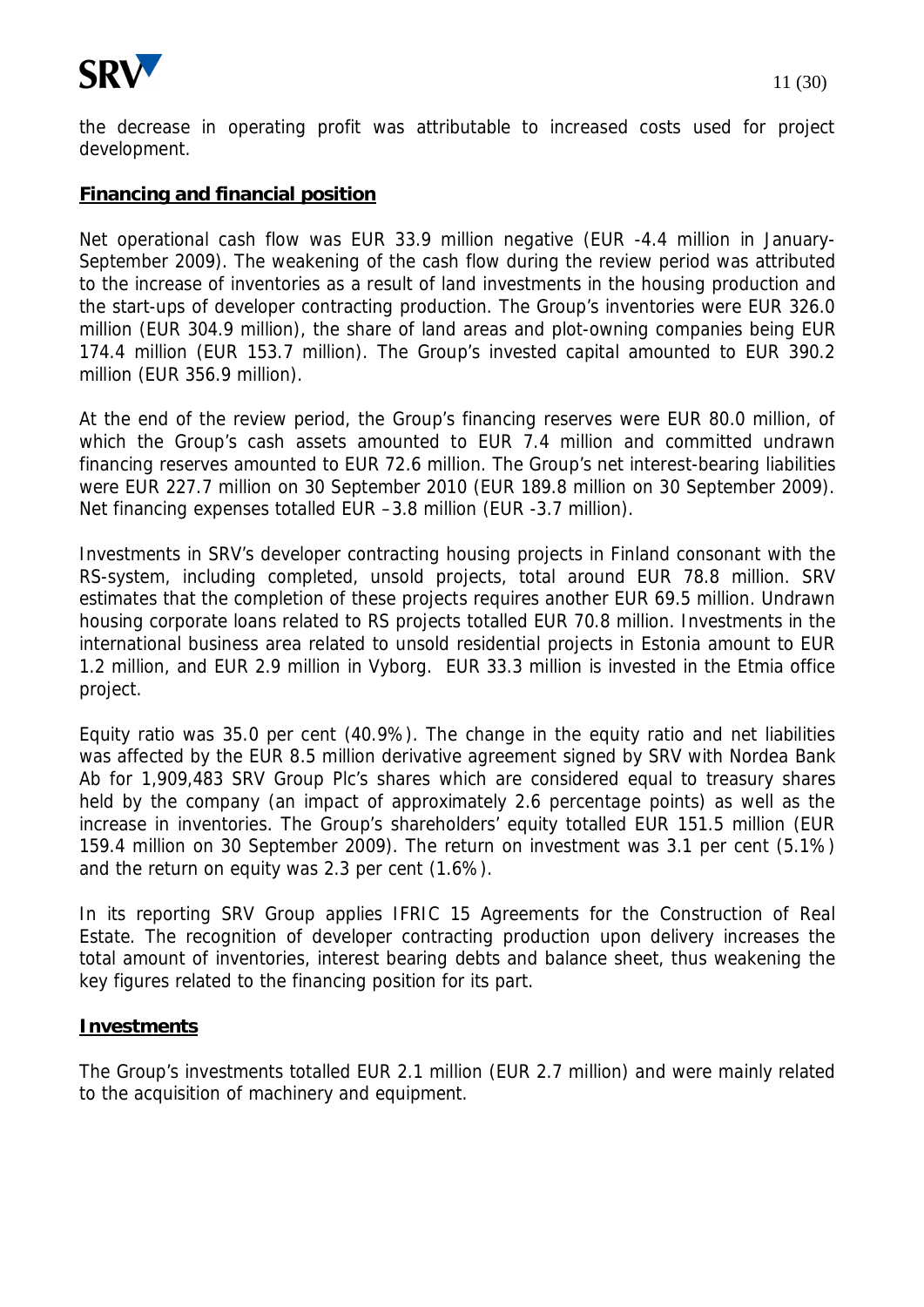

## **Unbuilt land areas, land acquisition commitments and land development agreements**

| Land reserve                                                                                | <b>Business</b> |         | International |               |  |  |  |  |  |
|---------------------------------------------------------------------------------------------|-----------------|---------|---------------|---------------|--|--|--|--|--|
| 30.9.2010                                                                                   | Operations      | Housing | Operations    | Total         |  |  |  |  |  |
| Unbuilt land areas and land acquisition commitments                                         |                 |         |               |               |  |  |  |  |  |
| Building rights <sup>*</sup> , $m^2$                                                        | 217 000         | 265 000 | 870 000       | 1 3 5 2 0 0 0 |  |  |  |  |  |
| Land development                                                                            |                 |         |               |               |  |  |  |  |  |
| agreements                                                                                  |                 |         |               |               |  |  |  |  |  |
| Building rights <sup>*</sup> , $m^2$                                                        | 446 000         | 379 000 | 169 000       | 994 000       |  |  |  |  |  |
| * Building rights also include the estimated building rights/construction volume of unzoned |                 |         |               |               |  |  |  |  |  |
| land reserves and land areas covered by agreements in projects that are wholly or partly    |                 |         |               |               |  |  |  |  |  |
| owned by SRV                                                                                |                 |         |               |               |  |  |  |  |  |

During the review period, SRV bought a total of 10,000 square metres of building rights in the Matinkylä district from the City of Espoo. Furthermore, the company has agreed with the City of Espoo on the purchase of 4,000 square metres in Matinkylä. SRV bought 7,000 square metres of building rights in the Kaarela area in the district of Kannelmäki in Helsinki. Moreover, the lease of 12,000 square metres of building rights in a HITAS project in the Arabianranta district of Helsinki was transferred from VVO to SRV.

On 14 June 2010, The Trade and Competitiveness Division of the Espoo City Board decided to make a reservation for SRV, Mutual Pension Insurance Company Varma and SATO Oyj regarding the future Niittykumpu metro station and neighbouring areas in the intersection of Merituulentie and Haukilahdenkatu for planning of the metro station and related use of land. The intention is to plan and build residential and commercial buildings in the area. The preliminary plan includes building rights of about 150,000 m2 of floor area.

On 11 October 2010, Siemens Osakeyhtiö sold its plots and office building in the Perkkaa area of Espoo to Kiinteistö Oy Perkkaantalo, a joint venture of SRV, SATO Oyj and Ilmarinen Mutual Pension Insurance Company. City plan alterations to designate new block areas for apartment houses are pending. The joint venture will start developing the area in cooperation with the City of Espoo. The target for residential floor area is 110,000-120,000 m2.

### **Group structure**

SRV is Finland's leading project management contractor that builds and develops commercial and business premises, residential units as well as infrastructure and logistics projects. Apart from Finland, the company operates in Russia and the Baltic countries. SRV Group Plc, the Group's parent company, is responsible for the Group's management, treasury, finance and administrative functions. The Property Development and Building Systems units support and serve all of the Group's business operations.

SRV's business areas are Business Premises, Housing, International Operations, and Other Operations. The Business Premises business area comprises the operations of SRV Toimitilat Oy. Housing comprises the operations of SRV Asunnot Oy and one regional subsidiary. International Operations comprises the business activities in Russia and the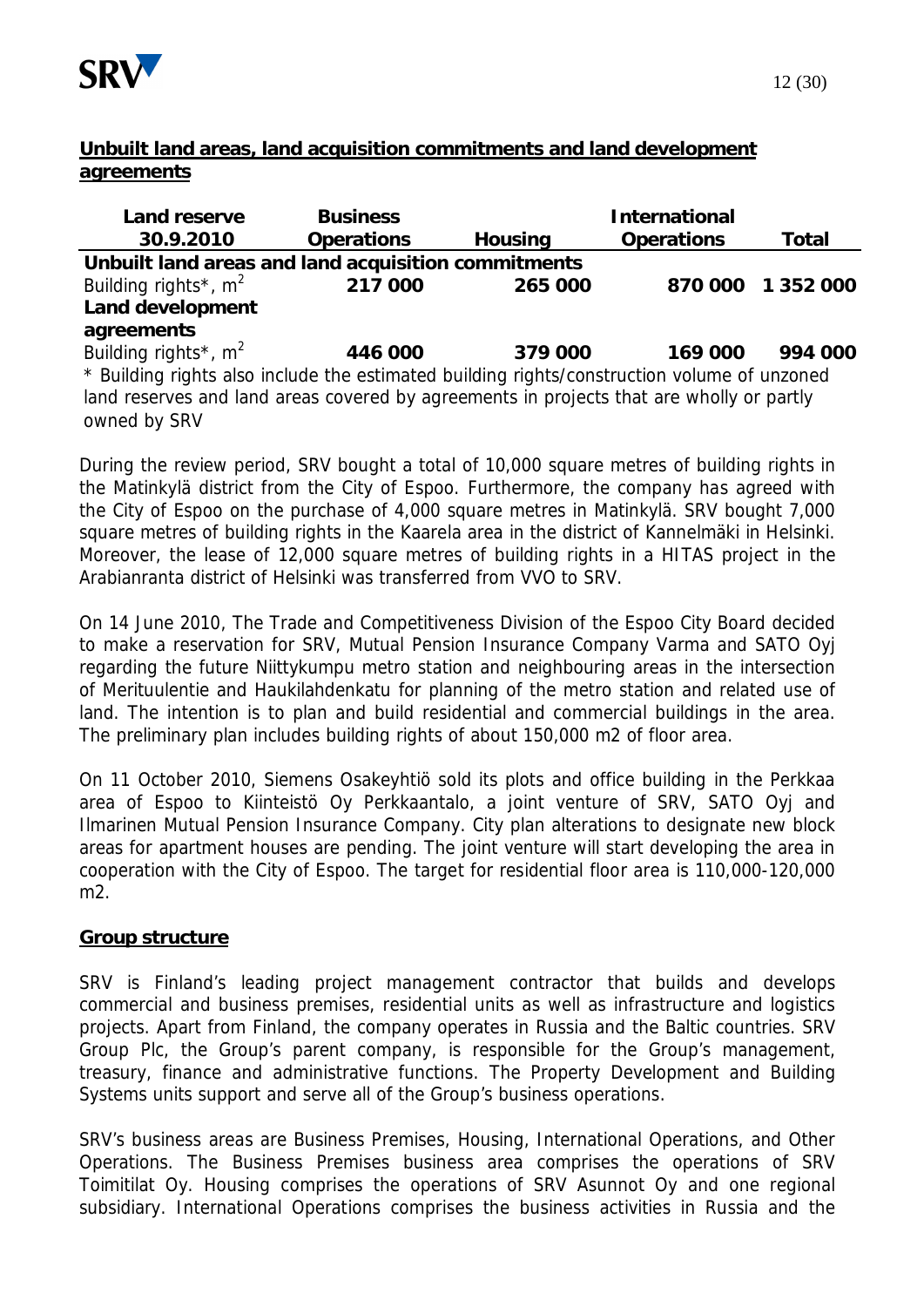

Baltic countries. Other Operations consist primarily of the SRV Group Plc and SRV Kalusto Oy businesses.

### **Changes in the Group management**

Jukka Hienonen started as CEO of the Group on 1 August 2010. Hannu Linnoinen. Senior Executive Vice President, CFO, has acted as CEO during 1 January - 31 July 2010. Jussi Ollilla, member of the Corporate Executive Team, Senior Vice President, Communications and Marketing, joined another company outside the Group as of 1 September 2010.

#### **Personnel**

SRV had an average payroll of 787 (783) employees, of whom 568 (551) were white-collar. The parent company had an average staff of 47 (55) white-collar employees. At the close of the review period, the Group had 793 (747) employees, of whom 45 (47) were employed by the parent company. An average of 15 per cent (17) of the employees work in subsidiaries and representative offices abroad. At the end of the review period, SRV had a total of 23 (20) trainees working in the Group's operations in Finland (in summer jobs and in work training as well as students working on their thesis or diploma).

In 2010, SRV launched an extensive training programme for leadership and interaction skills. More than 100 supervisors from all SRV locations, both offices and the work site organisation, are participating in the programme. Our partner is JTO School of Management.

| Personnel by business area | 30.9.2010 | 30.9.2009 | Share of Group<br>personnel.<br>30.9.2010, % |
|----------------------------|-----------|-----------|----------------------------------------------|
| <b>Business Premises</b>   | 342       | 278       | 43,1                                         |
| Housing                    | 220       | 225       | 27,7                                         |
| International              | 151       | 164       | 19.1                                         |
| Other Operations           | 80        | 80        | 10,1                                         |
| Group, total               | 793       | 747       | 100,0                                        |

The share-based incentive plan for 2010 includes about 70 employees and the reward is based mainly on consolidated and partly on business area performance. The rewards to be paid for the earning period 2010 correspond to the total maximum of 240,000 SRV Group Plc shares plus a corresponding sum of money paid for tax withholding purposes.

#### **Outlook for construction**

During the review period, the world economy continued to grow. The recovery is unstable and the situation continues to be challenging in the property and construction markets. Expectations for increases in interest rates have been postponed in Europe and the United States due to the slow start of the recovery.

The total number of building permits increased during the review period due to a sharp rise in permits for residential buildings while the number of permits for commercial and office buildings declined. Due to revived residential construction, there have been delays in the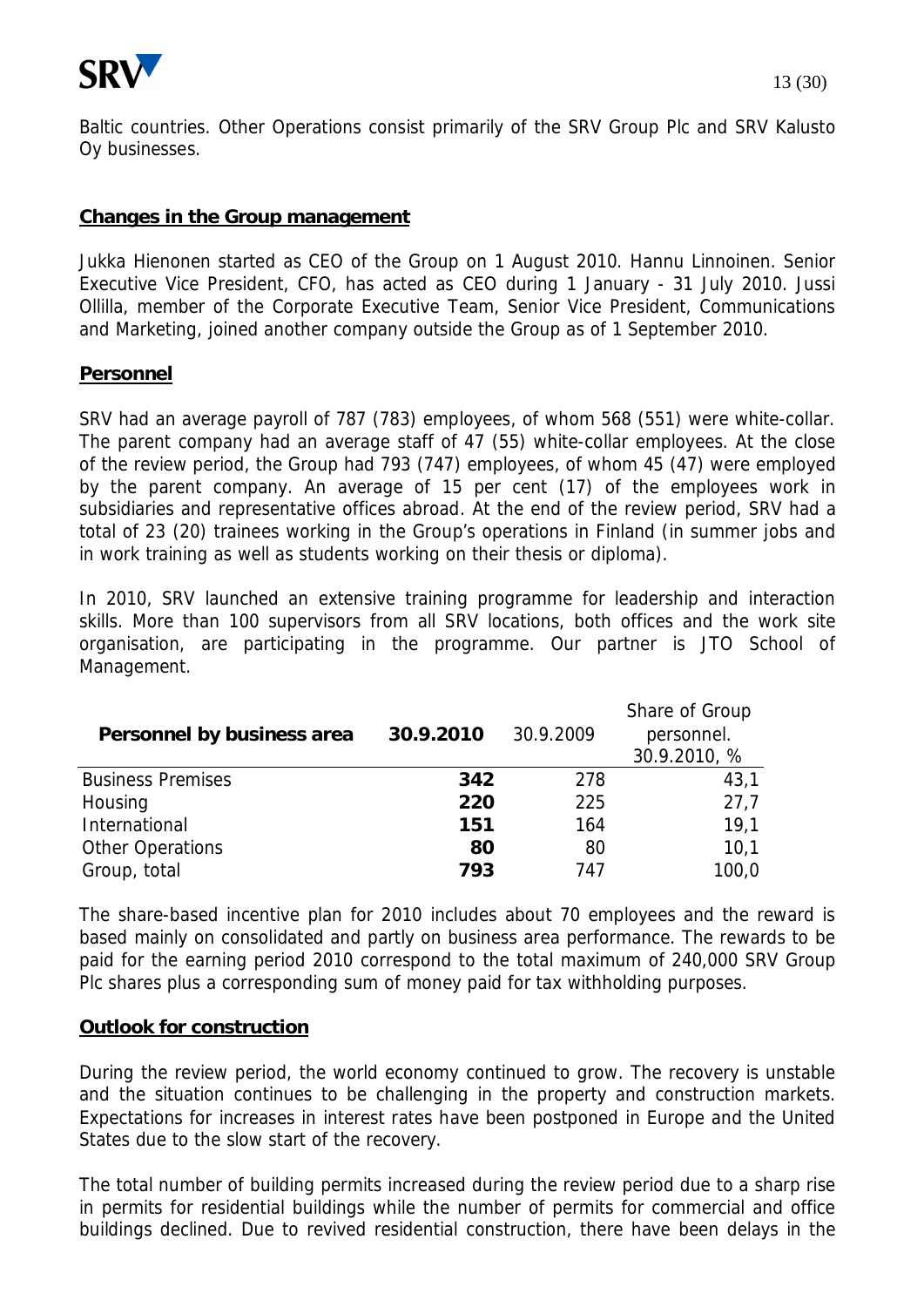

availability of certain building materials. On monthly level, the construction costs have shown an upward trend.

Strong consumer confidence in the housing markets and the low interest level has sustained demand. The volume of new start-ups in developer contracting housing projects is still growing. Weak employment trends will have a negative short-term effect on the housing markets. In the longer term, trends such as migration to population growth centres and the smaller size of households will increase the need for housing construction.

New start-ups in commercial and office construction continued to decrease during the period. Vacancy rates in office premises in particular have reached a high level and construction is slow. The near future outlook for commercial and logistics construction is somewhat better.

The slight growth in renovations is expected to continue in 2010. The cutback in civil engineering is predicted to be over at the end of the year.

The economic situation in the Baltic countries has remained weak. The Estonian economy is predicted to grow during the ongoing year. In Latvia and Lithuania, the growth in total production is meagre. Construction and the property markets are slow, still. In the short term, the economic situation in the Baltic countries will continue to be challenging.

The Russian economy continues to be challenging. The Russian national economy has revived due to rising oil prices, inflation has abated and interest rates have declined while the scarce availability of financing limits growth opportunities. In 2010, Russia's total production is expected to grow by 4-5 per cent.

#### **Risks, risk management and corporate governance**

General economic trends and changes in customers' operating environments have an immediate effect on the construction and property markets. A change in the general interest level has a direct impact on both SRV's cash flow from operating activities and financing costs. The general economic trend is upward but unstable. Demand for property investments has remained weak. Interest rates are low but, compared to pre-recession times, the availability of credit from banks is lower and loan margins are clearly higher. The global financial crisis is making it more difficult for SRV's clients to obtain financing and is hampering the functioning of the property markets. Property values face pressures and the number of property transactions and, in particular, new large-scale project start-ups have decreased due to difficulties in securing financing. The financial crisis adds SRV's risk to be forced to tie up capital in projects longer than intended.

SRV's revenue is generated by construction projects, and the company's result depends on the profitability of individual projects as well as their progress. Fierce competition for new orders in the construction sector may affect the volume and profitability of SRV's new order backlog. In developer contracting projects, recognition of revenue is based mainly on the Completed Contract method. Revenue recognition depends on the percentage of sold premises in delivered projects. Project sales are affected by factors such as the availability of financing for the buyer and occupancy rate. When sales are delayed, the recognition of revenue and operating profit is delayed correspondingly. Postponed start-ups of developer contracting projects increase the level of development expenses, which are recorded as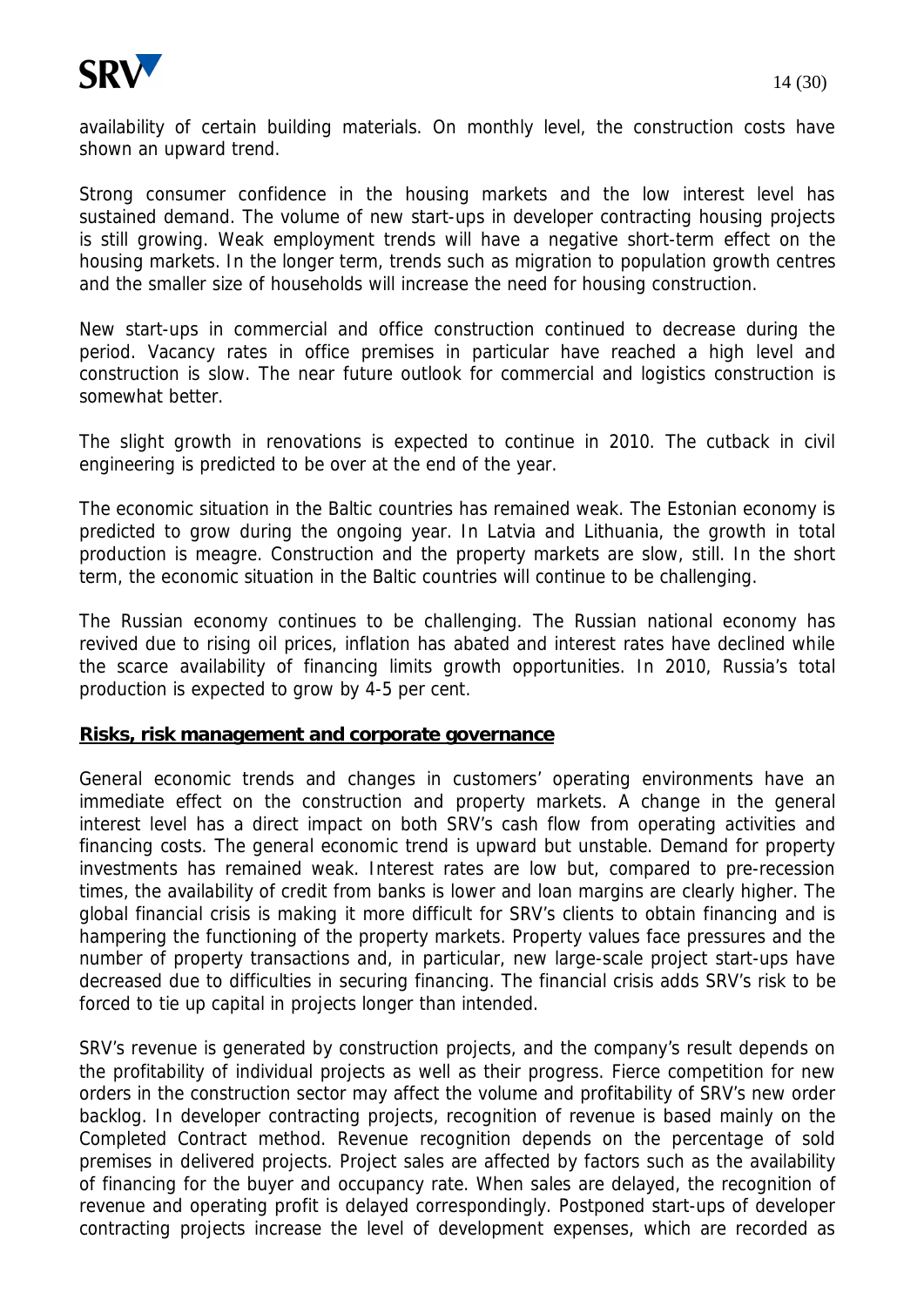

costs. The slowdown in housing sales will increase sales and marketing costs and interest expenses in developer contracting housing production. After a rapid decline, housing sales have recovered in Finland while remaining virtually at a standstill in Estonia.

Construction is subject to significant cost risks relating to subcontracting and deliveries, and the control of these underlines the need for long-term planning. A weak economic cycle increases financial risks relating to subcontractors. SRV's contracting model requires skilled and competent personnel. Warranty and liability obligations related to construction can span up to ten years. Construction costs in many materials are rising. The swift growth in residential construction has hampered the availability of purchases in adjusted production chains.

Besides land acquisition risks, property projects face other challenges, such as those related to the outcome of zoning, soil conditions, financing, commercialisation of projects, partners, and the geographical location and type of project. In accordance with its strategy, SRV has focused on developer contracting projects and has increased its land acquisition in Finland and Russia, in particular. The crisis in the international financial market has substantially weakened the availability of financing in property projects for property development and investments. It has also put project start-ups on hold.

The financial risks connected with SRV's operations are interest rate, currency, liquidity and contractual party risks, which are discussed in more detail in the Notes to the 2009 Financial Statements. Currency risks are divided into transaction risks and translation risks. Transaction risks are related to currency-denominated business and financing cash flows. Translation risks encompass investments made in foreign subsidiaries, the accounting effects of which are recorded in the translation differences of equity in the consolidated figures.

Liquidity risks may have an effect on the Group's earnings and cash flow if the Group is unable to ensure sufficient financing for its operations. SRV maintains adequate liquidity by means of efficient management of cash flows and solutions linked to it, such as binding lines of credit that are valid until further notice. The company has a long-term liquidity arrangement of EUR 100 million, part of which will mature in 2012 and the rest in 2013. The company's financing agreements contain customary terms and conditions. The financial terms and conditions of the agreements concern the equity ratio.

The Group's risk management is carried out in line with the Group's operations system and control is exercised in accordance with the Group strategy approved by the Board of Directors of the Group's parent company. SRV also makes every effort to cover operational risks by means of insurance and contractual terms.

A more detailed account of SRV's risks, risk management and corporate governance policies has been disclosed in the 2009 Annual Report and Financial Statements.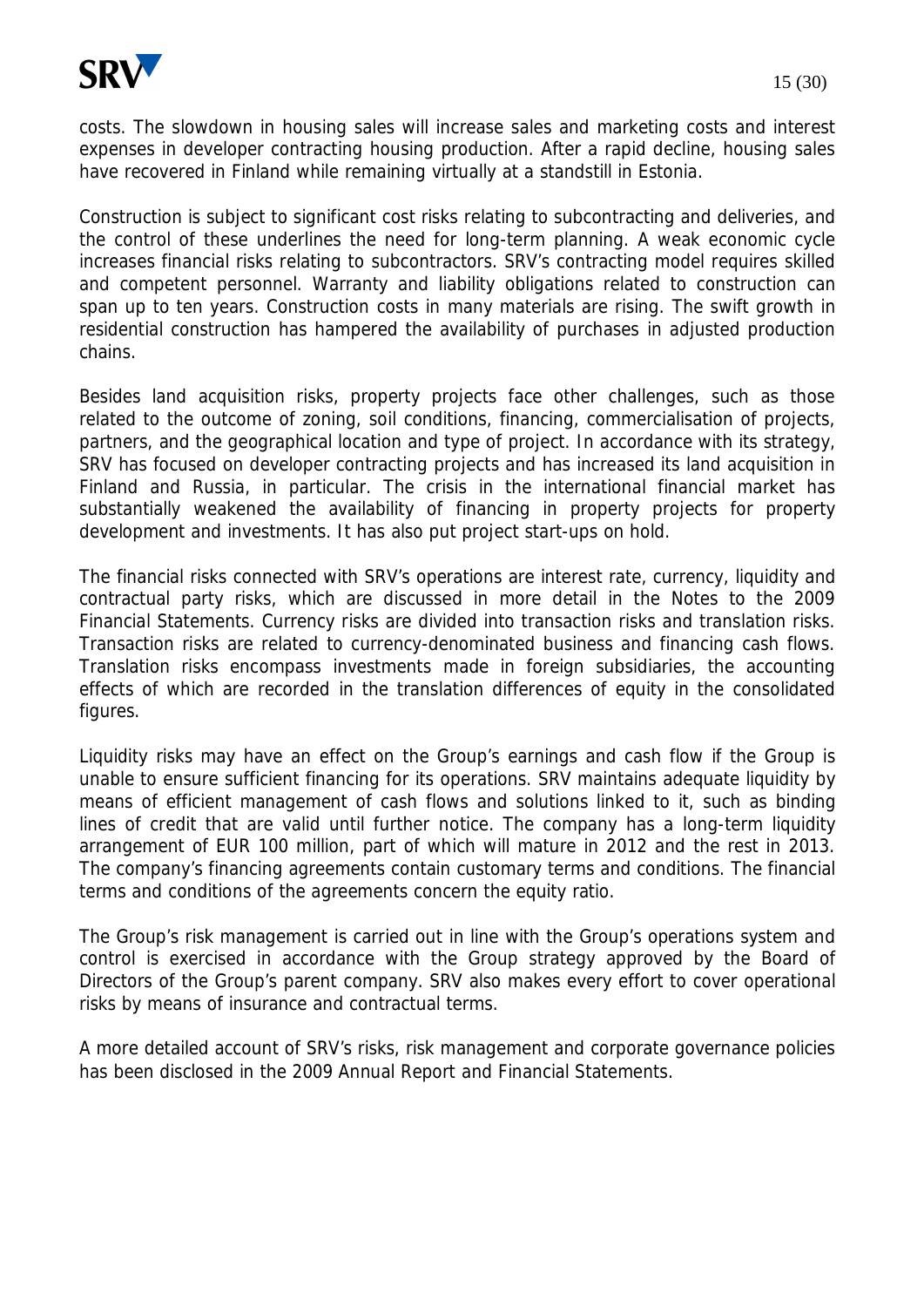

#### **Corporate governance and resolutions of general meetings**

The Annual General Meeting was held on 16 March 2010. The AGM adopted the financial statements for 2009 and granted release from liability to the members of the Board of Directors and the Presidents and CEOs. A dividend of EUR 0.12 per share was declared. Mr Ilpo Kokkila was elected chairman of the Board of Directors and Mr Arto Hiltunen, Mr Timo Kokkila, Mr Lasse Kurkilahti, Mr Matti Mustaniemi and Mr Ilkka Salonen were elected to seats on the Board. The firm of public accountants Ernst & Young Oy was elected as the company's auditor. Mikko Rytilahti, authorised public accountant, will act as the principal auditor.

The general meeting authorised the Board of Directors to decide on the acquisition of the company's own shares, using the company's unrestricted equity. The Board was authorised to acquire a maximum of 3,676,846 own shares, however, in such a manner that the number of shares acquired on the basis of this authorisation when combined with the shares already owned by the company and its subsidiaries, does not at any given time exceed 3,676,846 shares, or 10 per cent of all shares of the company. Based on this authorisation, the Board may acquire a maximum of 3,676,846 shares of the company in public trading arranged by Nasdaq OMX Helsinki Oy at a market price valid at the moment of acquisition, and a maximum of 2,400,000 shares of the company in public trading arranged by Nasdaq OMX Helsinki Oy or otherwise for a maximum price of EUR 4.45 per share, the maximum being, however, 3,676,846 shares. The aforementioned authorisations include the right to acquire own shares otherwise than in proportion to the holdings of the shareholders. These authorisations will remain in force for 18 months from the decision of the meeting.

The general meeting authorised the Board of Directors to decide on the issue of new shares or the transfer of treasury shares against payment or without consideration. This authorisation includes the right to issue new shares or to transfer the treasury shares in deviation from the shareholders' pre-emptive subscription right under the terms of the Companies Act. This authorisation is in force for two years from the decision of the meeting.

In its organisational meeting on 16 March 2010, the Board of Directors elected Lasse Kurkilahti vice chairman of the Board, Matti Mustaniemi chairman of the Audit Committee, Lasse Kurkilahti and Timo Kokkila members of the Audit Committee, Arto Hiltunen and Ilkka Salonen members of the Nomination and Remuneration Committee and Ilpo Kokkila chairman of the Nomination and Remuneration Committee.

#### **Shares and shareholders**

SRV Group Plc's share capital is EUR 3,062,520. The share has no nominal value and the number of shares outstanding is 36,768,468. The company has one class of shares. SRV had a total of 5,740 shareholders on 30 June 2010. The company received four flagging notifications during the reporting period. On 5 January 2010, Eero Heliövaara announced that he had sold and Nordea Bank AB (publ) announced that it had bought 1,909,483 SRV Group Plc shares, increasing Nordea Group's total holding in SRV to 5.28 per cent. On 17 March 2010, Nordea Bank Suomi Oyj announced that it had purchased the above-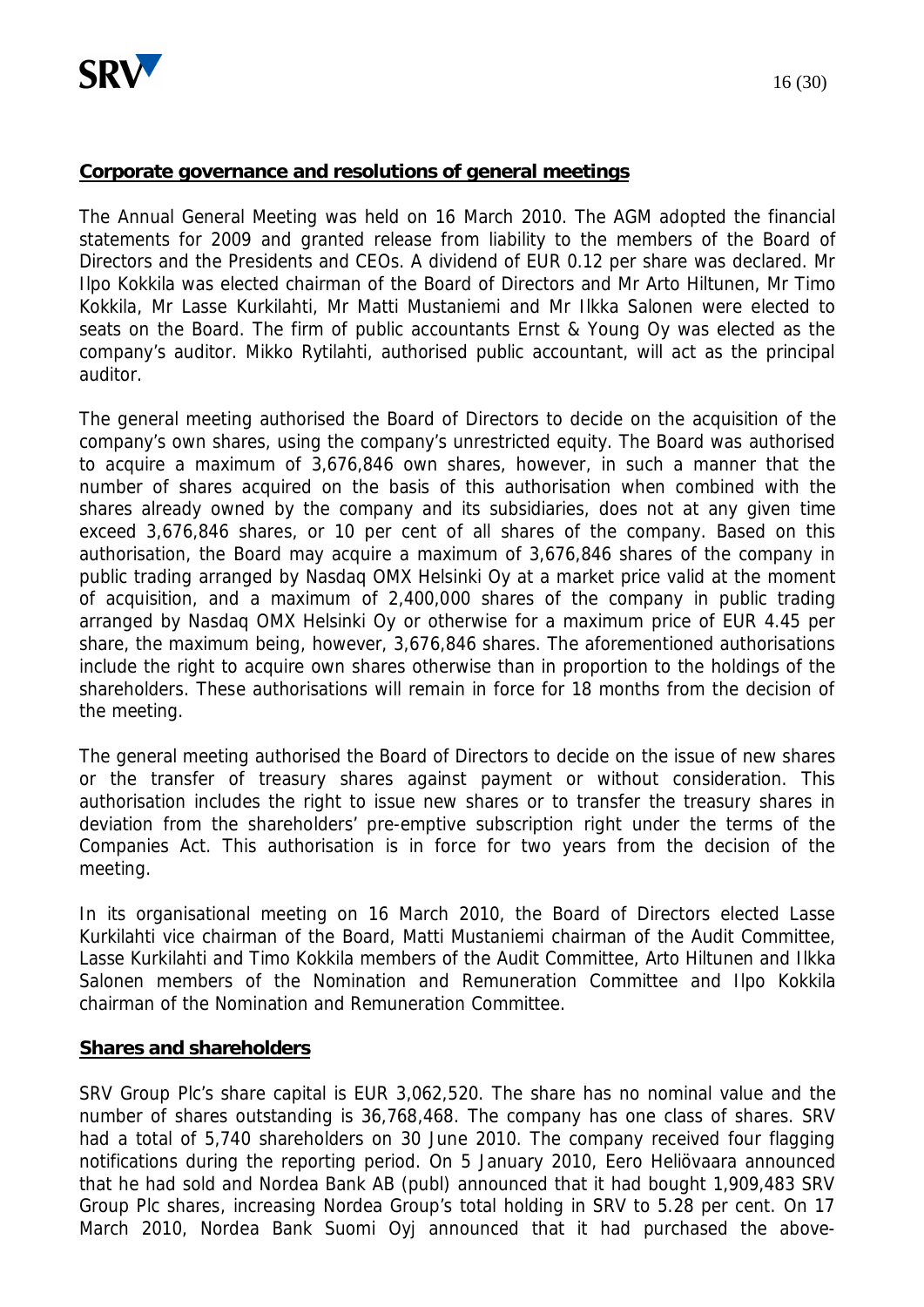

mentioned shares from Nordea Bank AB (publ), after which the total holding of Nordea Group in SRV was 5.28 per cent. On 17 May 2010 Nordea Bank AB (publ) announced that it had bought the above-mentioned shares, the holding of Nordea Group being 5.27%. The flagging notifications are related to a futures contract between Nordea and SRV. Upon termination of the contract, the shares will be sold and Nordea Group's holding in SRV will fall to below 1/20.

The share closing price at OMX Helsinki at the end of the review period was EUR 6.14 (EUR 5.89 on 31 December 2009). The highest share price in the review period was EUR 7.14 and the lowest was EUR 5.50. The change in the all-share index of the Helsinki Stock Exchange (OMX Helsinki) during the same period was 6.3 per cent and the OMX Industrial and Services index 26.2 per cent.

At the end of the review period, the company had a market capitalisation of EUR 208.3 million, excluding the Group's own shares. About 10.4 million shares were traded during the period and the trade volume was EUR 59.8 million.

On 5 January 2010, SRV implemented the agreement signed with Eero Heliövaara on 11 August 2009, and Nordea Bank AB (publ) acquired Heliövaara's shares for a per-share price of EUR 4.45. In the same connection, SRV signed an EUR 8.5 million derivative agreement with Nordea for 1,909,483 company shares, according to which the shares will be sold to SRV or an entity named by SRV. These shares are considered equal to treasury shares held by the company. The derivative agreement will mature in November 2010.

At the end of the review period, SRV Group Plc had 2,850,741 of SRV Group Plc's shares taking account of the derivative contract concluded with Nordea Bank AB (7.8 per cent of the total number of the company's shares and combined number of votes). On 4 November 2010, the Group had 2,860,539 shares (7.8 per cent of the total number of the company's shares and combined number of votes).

### **Financial targets**

As SRV's medium term aim, the Board of Directors has set the achievement of annual average growth of approximately 15 per cent in Group revenue and annual average growth of over 30 per cent in revenue from International Operations. SRV aims to increase the level of operating profit and, in the medium to long term, to achieve an operating margin of 8 per cent. In addition, the company aims to maintain an equity ratio of over 30 per cent.

The international economic and financial crisis has hampered the growth outlook for business operations. Realisation of the sales of developer contracting projects has a substantial effect on the development of profitability. In the current economic conditions, the set financial targets cannot be met. The company is endeavouring to maintain profitability by rationalising operations and cutting costs.

**Events after the end of the reporting period**

On 11 October 2010, SRV signed an agreement with Siemens Osakeyhtiö for the construction of a head office in Perkkaa, Espoo and the leasing of the premises to Siemens. The company seeks a LEED GOLD environmental certificate for the offices, which will be built on a plot owned by SRV. It is planned that the Derby Business Park will feature a total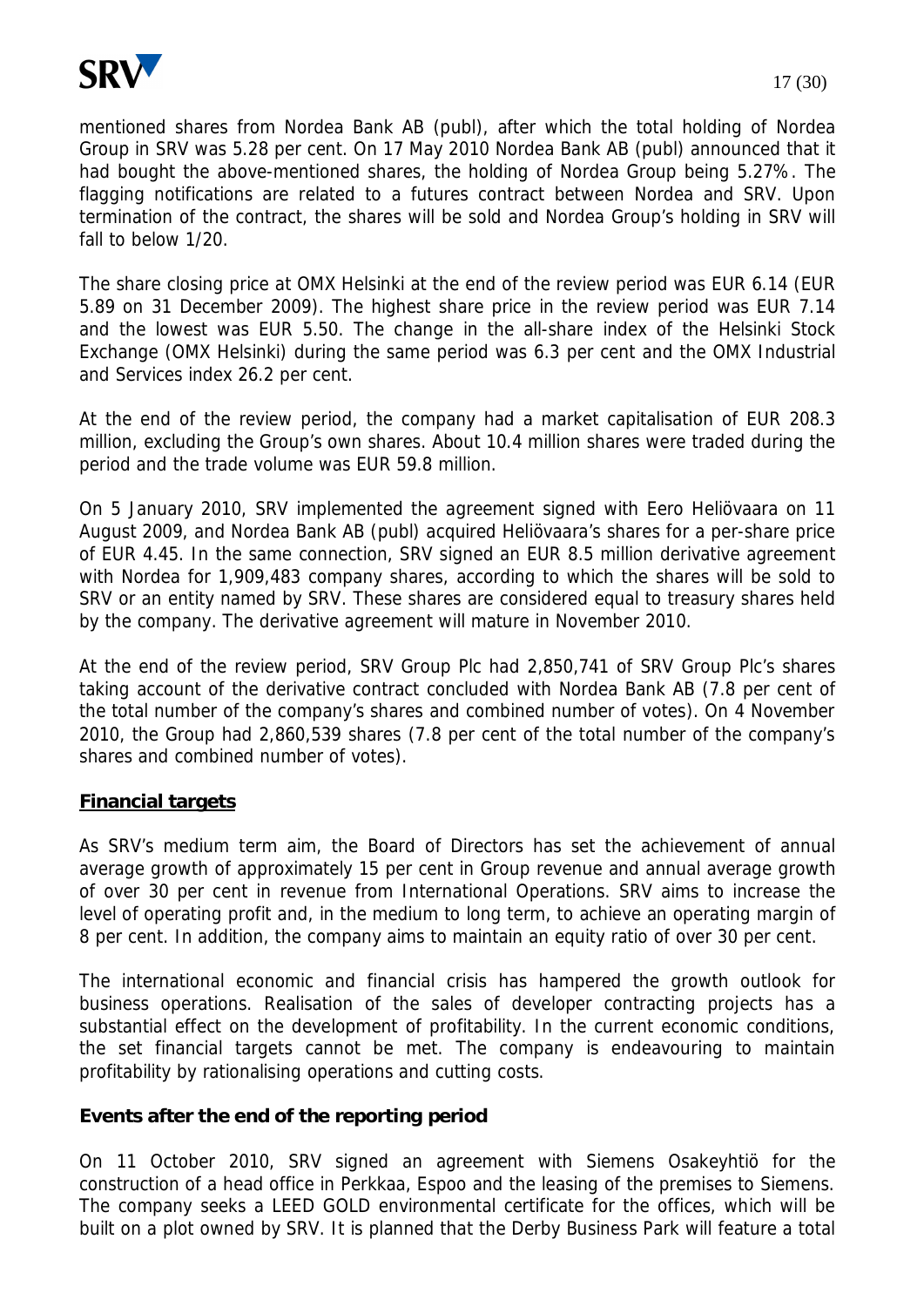

of 19,000 m2 of state-of-the-art office space. Siemens' share is about 7,400 m2. The new business premises for Siemens will be completed by August 2014 at the latest.

After the end of the review period, SRV and Pohjola Insurance Ltd signed a contract agreement for a logistics centre to be built in line with the STC (Smart Tech Centre) concept in Viinikkala, Vantaa. The centre will have four buildings with a total of 9,500 m2 of leasable space and is slated for completion in September 2011.

### **Previous outlook for 2010 (11 February 2010)**

Revenue in 2010 is expected to exceed the previous year's level and profit before taxes is expected to be clearly positive.

#### **Previous outlook for 2010 (5 May 2010)**

SRV changes the previous outlook for 2010 due to the postponement of start-ups of projects in Russia. Revenue in 2010 is expected to exceed the previous year's level and profit before taxes is expected to be positive.

#### **Outlook for 2010**

SRV repeats the previous outlook for the revenue and profit before taxes in 2010.

Revenue in 2010 is expected to exceed the previous year's level and profit before taxes is expected to be positive.

Espoo, 4 November 2010

Board of Directors

All forward-looking statements in this review are based on the management's current expectations and beliefs about future events, and actual results may differ materially from the expectations and beliefs such statements contain.

For further information, please contact:

Jukka Hienonen, CEO, +358 201 455 213 Hannu Linnoinen, Senior Executive Vice President, CFO, +358 201 455 990. +358 50 523 5850

Distribution: Nasdaq OMX Helsinki, principal media, www.srv.fi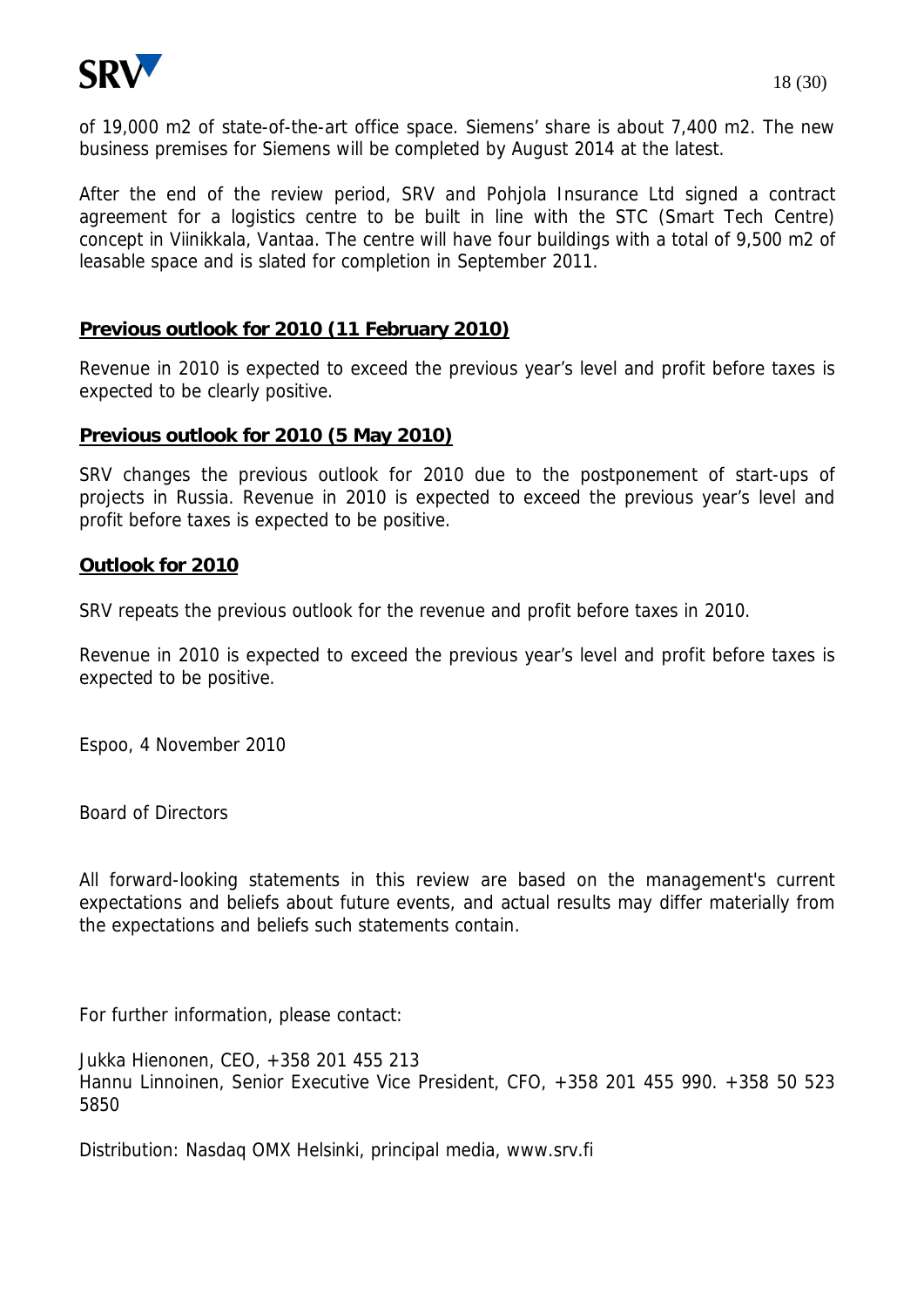

# **Key figures:**

|                                              |                    | <b>IFRS</b> | <b>IFRS</b> | <b>IFRS</b>              | <b>IFRS</b>                  | <b>IFRS</b> |
|----------------------------------------------|--------------------|-------------|-------------|--------------------------|------------------------------|-------------|
|                                              |                    | $1 - 9/$    | $1 - 9/$    | $7 - 9/$                 | $7 - 9/$                     | $1 - 12/$   |
|                                              |                    | 2010        | 2009        | 2010                     | 2010                         | 2009        |
| Revenue                                      | <b>EUR million</b> | 327.6       | 270.3       | 115.3                    | 87.3                         | 390.5       |
| Operating profit                             | <b>EUR million</b> | 7.3         | 8.0         | 4.3                      | 2.3                          | 10.7        |
| Operating profit, % of revenue               | %                  | 2.2         | 3.0         | 3.7                      | 2.6                          | 2.7         |
| Profit before taxes                          | <b>EUR million</b> | 3.5         | 4.3         | 3.5                      | 1.1                          | 6.5         |
| Profit before taxes, % of revenue            | %                  | 1.1         | 1.6         | 3.0                      | 1.2                          | 1.7         |
| Net profit attributable to equity holders of |                    |             |             |                          |                              |             |
| the parent company                           | <b>EUR million</b> | 3.1         | 1.9         | 2.7                      | 0.5                          | 2.9         |
| Return on equity <sup>1)</sup>               | $\%$               | 2.3         | 1.6         |                          |                              | 1.8         |
| Return on investment <sup>1)</sup>           | %                  | 3.1         | 5.1         |                          |                              | 4.9         |
| Invested capital                             | <b>EUR million</b> | 390.2       | 356.9       |                          |                              | 349.0       |
| Equity ratio                                 | %                  | 35.0        | 40.9        |                          |                              | 41.3        |
| Net interest-bearing debt                    | <b>EUR million</b> | 227.7       | 189.8       |                          |                              | 179.9       |
| Gearing ratio                                | %                  | 146.7       | 116.3       |                          |                              | 109.8       |
|                                              |                    |             |             |                          |                              |             |
| Order backlog                                | <b>EUR million</b> | 604.3       | 465.8       |                          |                              | 481.6       |
| New agreements                               |                    | 439.9       | 275.8       |                          |                              | 396.1       |
| Personnel on average                         |                    | 787         | 783         |                          |                              | 776         |
| Property, plant and equipment investments    | <b>EUR million</b> | 2.1         | 2.7         | 1.1                      | 0.4                          | 3.7         |
| Property, plant and equipment                |                    |             |             |                          |                              |             |
| investments, % of revenue                    | $\%$               | 0.6         | 1.0         | 1.0                      | 0.5                          | 0.9         |
| Earnings per share, share issue adjusted     | <b>EUR</b>         | 0.09        | 0.05        | 0.08                     | 0.01                         | 0.08        |
| Equity per share, share issue adjusted       | <b>EUR</b>         | 4.47        | 4.45        | $\overline{\phantom{a}}$ | $\overline{\phantom{a}}$     | 4.48        |
| Dividend per share, share issue adjusted     | <b>EUR</b>         | 0.12        | 0.12        | $\overline{a}$           | $\overline{\phantom{a}}$     | 0.12        |
| Dividend payout ratio                        | %                  | 133.3       | 240.0       |                          | $\overline{\phantom{a}}$     | 150.0       |
| Dividend yield                               | $\%$               | 2.0         | 2.1         |                          | $\overline{\phantom{a}}$     | 2.0         |
| Price per earnings ratio                     |                    | 68.2        | 112.8       |                          | $\overline{\phantom{a}}$     | 73.6        |
| Share price development                      |                    |             |             |                          | $\overline{\phantom{a}}$     |             |
| Share price at the end of the period         | <b>EUR</b>         | 6.14        | 5.64        |                          | $\overline{\phantom{a}}$     | 5.89        |
| Average share price                          | <b>EUR</b>         | 6.33        | 3.89        |                          | $\overline{\phantom{a}}$     | 4.06        |
| Lowest share price                           | <b>EUR</b>         | 5.50        | 2.75        |                          | $\overline{\phantom{a}}$     | 2.75        |
| Highest share price                          | <b>EUR</b>         | 7.14        | 5.94        |                          | $\qquad \qquad \blacksquare$ | 5.97        |
| Market capitalisation at the end of the      |                    |             |             |                          |                              |             |
| period                                       | <b>EUR million</b> | 208.3       | 201.8       |                          |                              | 210.7       |
| Trading volume                               | 1,000              | 10 360      | 7 6 4 6     |                          |                              | 8 3 0 9     |
| Trading volume                               | $\%$               | 30.5        | 21.2        |                          |                              | 23.1        |
| Weighted average number of shares            |                    |             |             |                          |                              |             |
| outstanding                                  | 1,000              | 33 928      | 36 075      |                          |                              | 35 999      |
| Number of shares outstanding at the end      |                    |             |             |                          |                              |             |
| of the period                                | 1,000              | 33 918      | 35 788      |                          | $\overline{\phantom{a}}$     | 35 768      |

1) In calculating the key ratio only the profit for the period has been annualised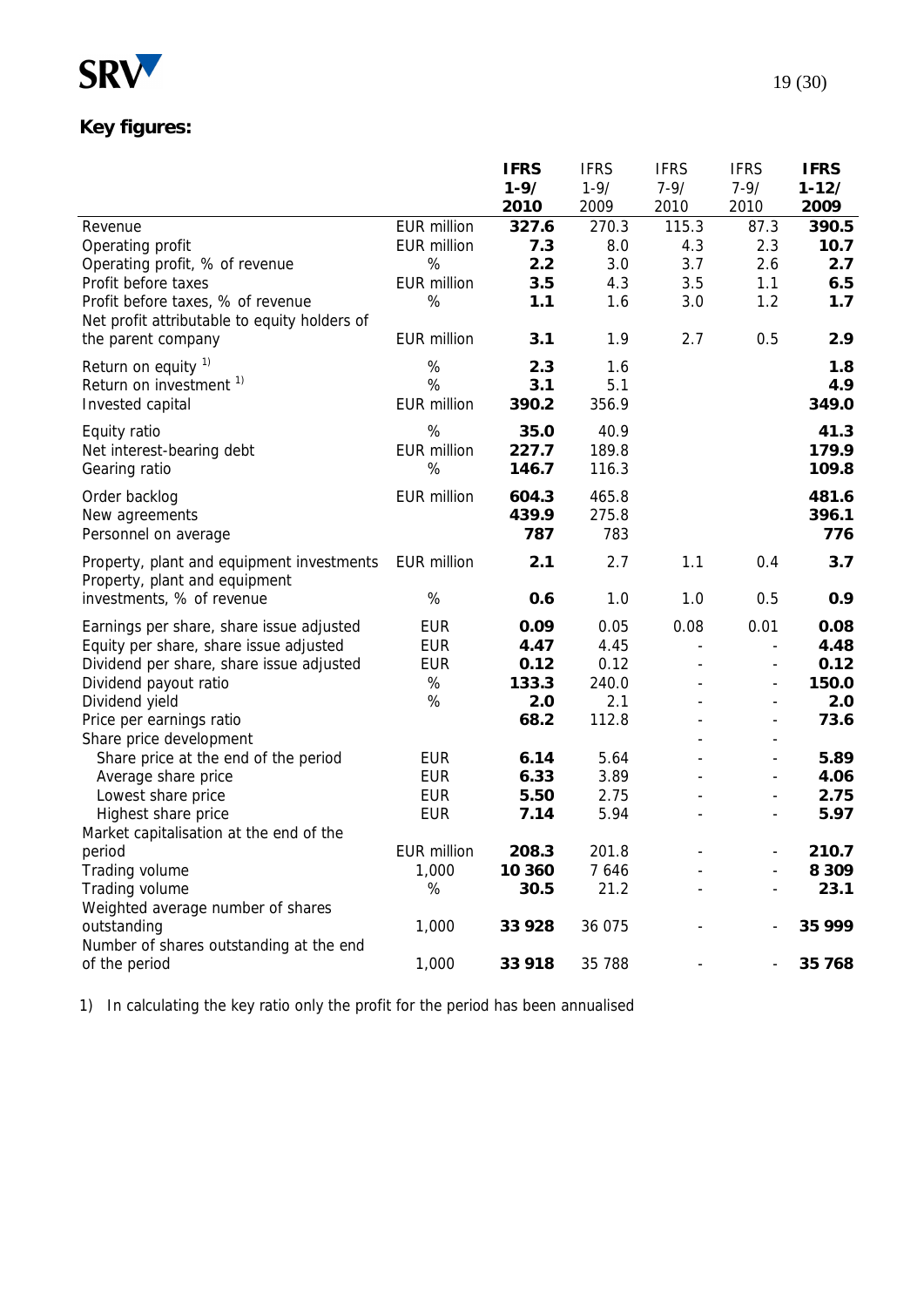

# **Calculation of key figures:**

| Net gearing ratio, %                              |     |      |                                                                                                                      |
|---------------------------------------------------|-----|------|----------------------------------------------------------------------------------------------------------------------|
|                                                   |     |      | 100 x Net interest-bearing debt<br>Total equity                                                                      |
| Return on equity, %                               | $=$ | 100x | Profit before taxes - income taxes<br>Total equity, average                                                          |
|                                                   |     |      |                                                                                                                      |
| Return on investment, %                           | $=$ |      | Profit before taxes $+$ interest and other financial<br>100 x expenses                                               |
|                                                   |     |      | Invested capital, average                                                                                            |
| Equity ratio, %                                   |     |      | 100 x Total equity<br>Total assets - advances received                                                               |
|                                                   |     |      |                                                                                                                      |
| Invested capital                                  | $=$ |      | Total assets - non-interest bearing debt - deferred tax<br>liabilities - provisions                                  |
| Net interest bearing debt                         | $=$ |      | Interest bearing debt - cash and cash equivalents                                                                    |
| Earnings per share, share<br>issue adjusted       | $=$ |      | Net profit for the period attributable to equity holders of<br>the parent company                                    |
|                                                   |     |      | Weighted average number of shares outstanding                                                                        |
| Equity per share, share issue<br>adjusted         |     |      | Shareholders' equity attributable to equity holders of the<br>parent company                                         |
|                                                   | $=$ |      | Number of shares outstanding at the end of the period,<br>share issue adjusted                                       |
| Price per earnings ratio                          |     |      | Share price at the end of the period                                                                                 |
|                                                   | $=$ |      | Earnings per share, share issue adjusted                                                                             |
| Dividend payout ratio, %                          |     | 100x | Dividend per share, share issue adjusted                                                                             |
|                                                   | $=$ |      | Earnings per share, share issue adjusted                                                                             |
| Dividend yield, %                                 |     |      | Dividend per share, share issue adjusted                                                                             |
|                                                   | $=$ |      | 100 x Share price at the end of the period, share issue<br>adjusted                                                  |
| Average share price                               |     |      | Number of shares traded in euros during the period                                                                   |
|                                                   | $=$ |      | Number of shares traded during the period                                                                            |
| Market capitalisation at the<br>end of the period | $=$ |      | Number of shares outstanding at the end of the period x<br>share price at the end of the period                      |
| Trading volume                                    | $=$ |      | Number of shares traded during the period and in<br>relation to the weighted average number of shares<br>outstanding |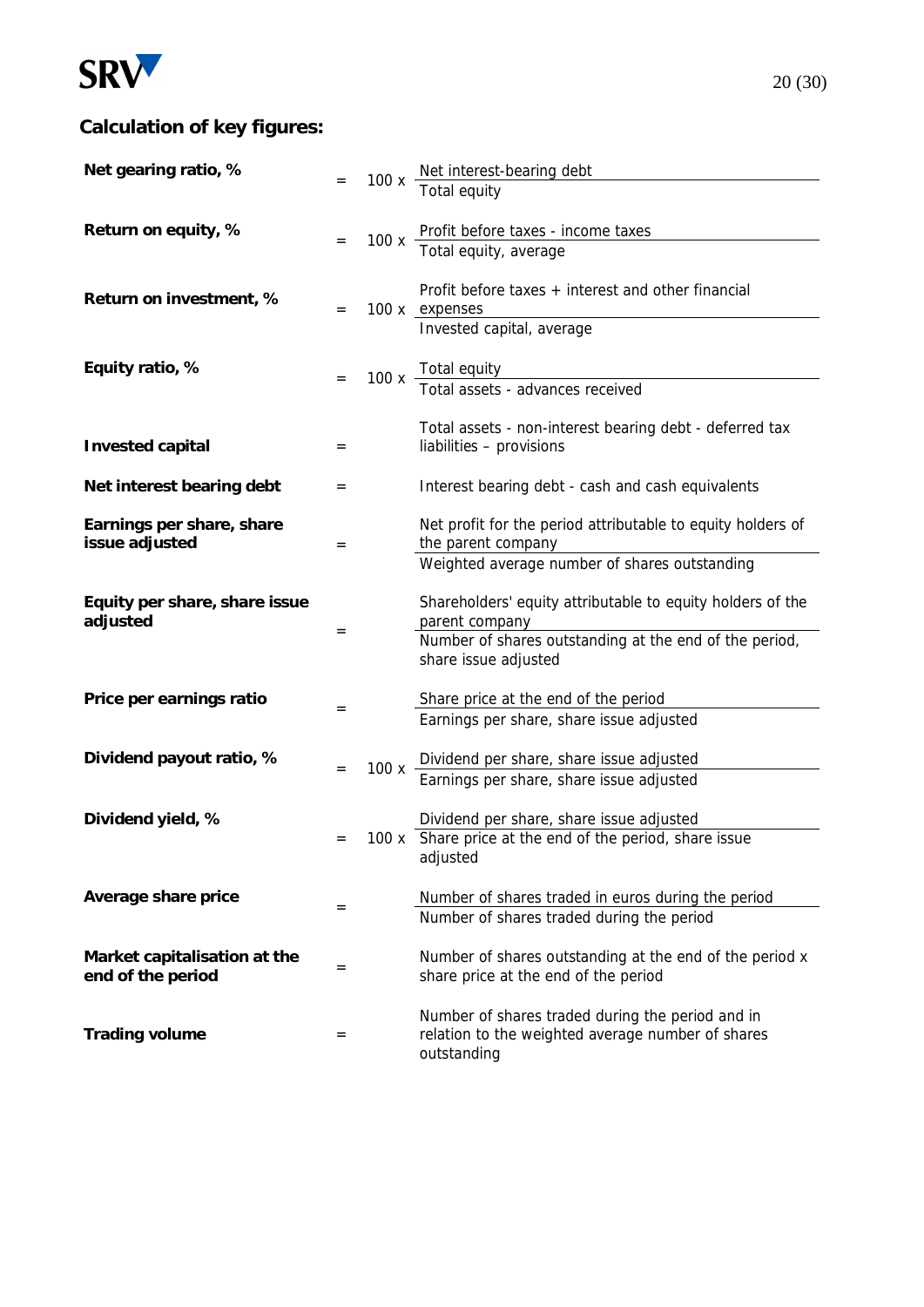

## **SRV Group Plc Interim Report 1.1. - 30.9.2010: TABLES**

#### APPENDIXES

1) Condensed consolidated financial statements: income statement, balance sheet, statement of changes in equity, cash flow statement, commitments and contingent liabilities, derivative contracts liabilities

- 2) Quarterly development
- 3) Segment information
- 4) Events after the reporting period

#### **1. Group financials 1.1. - 30.9.2010**

#### IFRS standards and operating segments

The interim report has been prepared in accordance with the accounting policies set out in the IAS 34 standard and the information disclosed is unaudited. SRV has applied the same accounting principles as in its year-end financial statements for 2009. The figures in the tables have been rounded which should be noted when counting the total sums.

SRV's reporting segments comprise Business Premises, Housing, International Operations and Other Operations. The operating segment figures are disclosed in accordance with IFRS 8, following the accounting principles applied in the consolidated financial statements.

Estimate of the impacts of the new standards, changes and interpretations:

As from 1 January 2010, SRV Group will apply IFRIC 15 Agreements for the Construction of Real Estate in its reporting. This interpretation concerns the recognition of revenue from developer contracting projects. The interpretation specifies whether revenue from a construction project should be recognised on a percentage of completion basis or upon delivery. The adoption of the interpretation primarily affects the recognition of revenue from SRV Group's developer contracting housing projects. The Group previously recognised revenue from developer contracting housing projects on a percentage of completion basis. Under the new interpretation, revenue will from now on mainly be recognised on the basis of project delivery.

The change in revenue recognition affects SRV Group's income statement and balance sheet items, the key figures based on them, and the order backlog. It will result in greater variation between quarterly trends in revenue and earnings, as the recognition of revenue from developer contracting projects may depend on the date of their completion. The delayed revenue recognition of projects will increase the balance sheet total and weaken the key figures calculated on the basis of the balance sheet.

SRV Group's internal management reporting follows earnings in line with the new interpretation and the Group publishes its segment reports in accordance with the new accounting principles.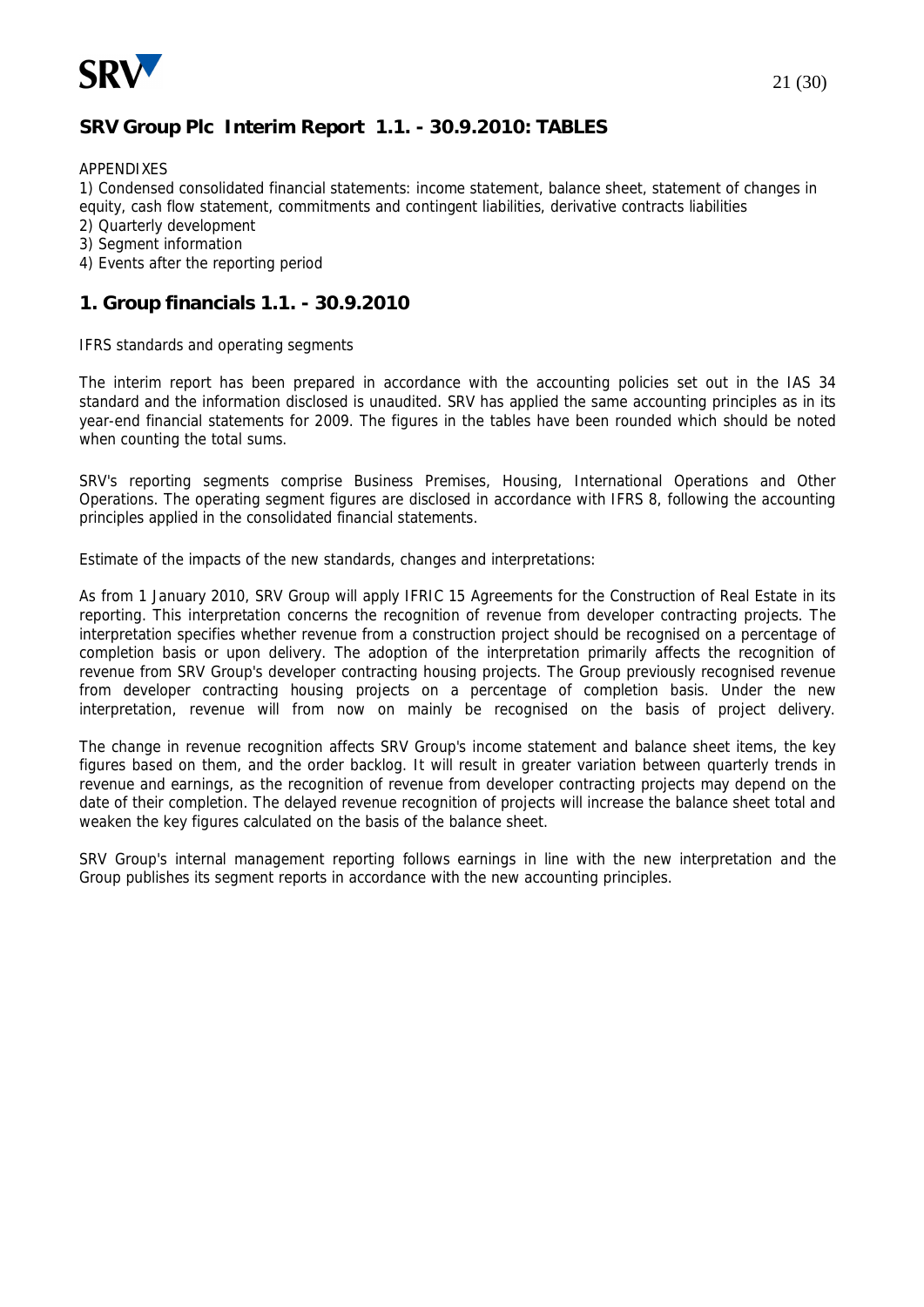

| Consolidated income                                                                                                         | <b>IFRS</b> | <b>IFRS</b> |                                 |                                 | <b>IFRS</b>                     | <b>IFRS</b>                     | <b>IFRS</b>                      |
|-----------------------------------------------------------------------------------------------------------------------------|-------------|-------------|---------------------------------|---------------------------------|---------------------------------|---------------------------------|----------------------------------|
| statement                                                                                                                   | $1 - 9/$    | $1 - 9/$    | change,                         | change,                         | $7 - 9/$                        | $7 - 9/$                        | $1 - 12/$                        |
| (EUR million)                                                                                                               | 2010        | 2009        | <b>MEUR</b>                     | %                               | 2010                            | 2009                            | 2009                             |
| Revenue                                                                                                                     | 327.6       | 270.3       | 57.3                            | 21.2                            | 115.3                           | 87.3                            | 390.5                            |
| Other operating income<br>Change in inventories of finished                                                                 | 2.2         | 1.6         | 0.6                             | 35.5                            | 0.7                             | 0.5                             | 2.6                              |
| goods and work in progress                                                                                                  | 23.6        | 4.0         | 19.6                            | 486.8                           | 6.1                             | $-3.9$                          | $-10.3$                          |
| Use of materials and services                                                                                               | $-298.2$    | $-225.4$    | $-72.9$                         | 32.3                            | $-102.6$                        | $-69.2$                         | $-313.5$                         |
| Employee benefit expenses                                                                                                   | $-35.6$     | $-32.2$     | $-3.3$                          | 10.3                            | $-10.8$                         | $-9.0$                          | $-44.5$                          |
| Depreciation and impairments                                                                                                | $-2.6$      | $-2.9$      | 0.3                             | $-10.9$                         | $-0.9$                          | $-1.1$                          | $-3.7$                           |
| Other operating expenses                                                                                                    | $-9.8$      | $-7.5$      | $-2.3$                          | 30.2                            | $-3.6$                          | $-2.3$                          | $-10.4$                          |
| Operating profit                                                                                                            | 7.3         | 8.0         | $-0.7$                          | $-8.3$                          | 4.3                             | 2.3                             | 10.7                             |
| Financial income                                                                                                            | 2.0         | 5.5         | $-3.5$                          | $-63.3$                         | 1.2                             | 4.2                             | 6.0                              |
| Financial expenses                                                                                                          | $-5.8$      | $-9.2$      | 3.3                             | $-36.4$                         | $-2.0$                          | $-5.5$                          | $-10.2$                          |
| Financial income and expenses,<br>total                                                                                     | $-3.8$      | $-3.7$      | $-0.1$                          |                                 | $-0.8$                          | $-1.2$                          | $-4.2$                           |
| Profit before taxes                                                                                                         | 3.5         | 4.3         | $-0.8$                          | $-18.6$                         | 3.5                             | 1.1                             | 6.5                              |
| Income taxes                                                                                                                | $-0.8$      | $-2.3$      | 1.6                             | $-67.8$                         | $-0.8$                          | $-0.5$                          | $-3.6$                           |
| Net profit for the period                                                                                                   | 2.8         | 2.0         | 0.8                             | 38.9                            | 2.7                             | 0.5                             | 2.9                              |
| Attributable to<br>Equity holders of the parent                                                                             |             |             |                                 |                                 |                                 |                                 |                                  |
| company                                                                                                                     | 3.1         | 1.9         |                                 |                                 | 2.7                             | 0.5                             | 2.9                              |
| Minority interest<br>Earnings per share calculated on<br>the profit attributable to equity<br>holders of the parent company | $-0.3$      | 0.1         |                                 |                                 | 0.0                             | 0.0                             | 0.0                              |
| (undiluted and diluted)                                                                                                     | 0.09        | 0.05        |                                 | 80.0                            | 0.08                            | 0.01                            | 0.08                             |
| Statement of comprehensive income<br>(EUR million)                                                                          |             |             | <b>IFRS</b><br>$1 - 9/$<br>2010 | <b>IFRS</b><br>$1 - 9/$<br>2009 | <b>IFRS</b><br>$7 - 9/$<br>2010 | <b>IFRS</b><br>$7 - 9/$<br>2010 | <b>IFRS</b><br>$1 - 12/$<br>2009 |
| Net profit for the period                                                                                                   |             |             |                                 | 2.8<br>2.0                      | 2.7                             | 0.5                             | 2.9                              |
| I tems recognised directly in equity:                                                                                       |             |             |                                 |                                 |                                 |                                 |                                  |
| Exchange differences on translating foreign operations                                                                      |             |             |                                 | 0.0<br>0.0                      | 0.0                             | 0.0                             | 0. <sub>C</sub>                  |
| Available for sale financial assets                                                                                         |             |             |                                 | 0.0<br>0.0                      | 0.0                             | 0.0                             | 0. <sub>C</sub>                  |
| Net gain (loss) on cash flow hedges                                                                                         |             |             |                                 | 0.0<br>0.0                      | 0.0                             | 0.0                             | 0. <sub>C</sub>                  |
| Deferred tax                                                                                                                |             |             |                                 | 0.0<br>0.0                      | 0.0                             | 0.0                             | 0. <sub>C</sub>                  |
| Income (loss) recognised directly in equity net of                                                                          |             |             |                                 |                                 |                                 |                                 |                                  |
| tax                                                                                                                         |             |             |                                 | 0.0<br>0.0                      | 0.0                             | 0.0                             | 0.0                              |
| Total comprehensive income for the period                                                                                   |             |             |                                 | 2.0<br>2.8                      | 2.7                             | 0.6                             | 2.9                              |
| Profit for the period attributable to:                                                                                      |             |             |                                 |                                 |                                 |                                 |                                  |
| Equity holders of the parent company                                                                                        |             |             |                                 | 3.1<br>1.9                      | 2.7                             | 0.6                             | 2.9                              |
| Minority interest                                                                                                           |             |             | $-0.3$                          | 0.1                             | $0.0\,$                         | 0.0                             | 0.0                              |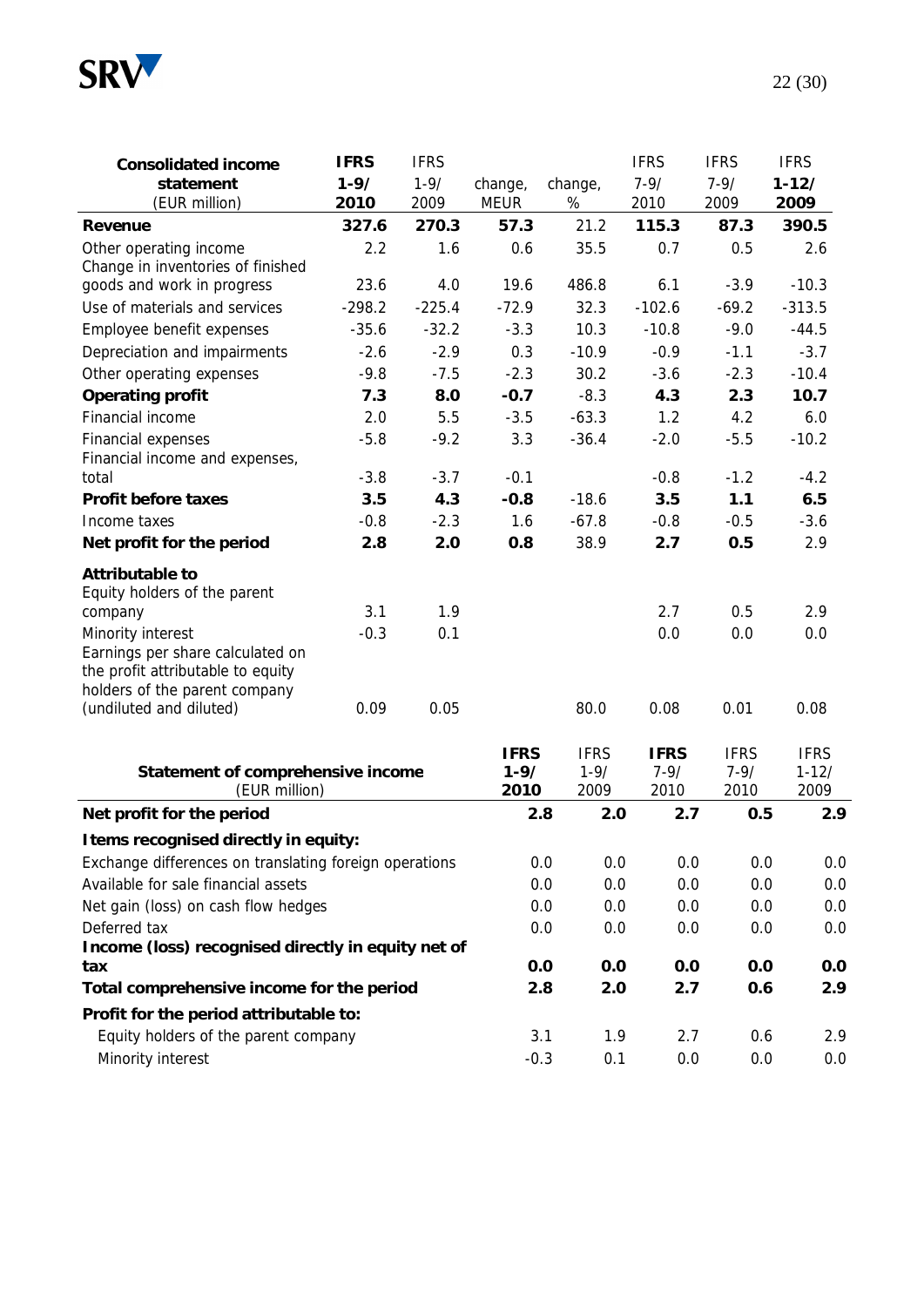

| Consolidated balance sheet                                     | <b>IFRS</b> | <b>IFRS</b> | change, | <b>IFRS</b> |
|----------------------------------------------------------------|-------------|-------------|---------|-------------|
| (EUR million)                                                  | 30.9.10     | 30.9.09     | $\%$    | 31.12.09    |
| <b>ASSETS</b>                                                  |             |             |         |             |
| Non-current assets                                             |             |             |         |             |
| Property, plant and equipment                                  | 14.7        | 16.9        | $-12.9$ | 16.3        |
| Goodwill                                                       | 1.7         | 1.7         | 0.0     | 1.7         |
| Other intangible assets                                        | 0.4         | 0.4         | $-14.0$ | 0.5         |
| Other financial assets                                         | 5.3         | 4.3         | 22.9    | 4.8         |
| Receivables                                                    | 17.6        | 13.8        | 27.7    | 16.2        |
| Deferred tax assets                                            | 5.0         | 2.2         | 128.5   | 2.3         |
| Non-current assets, total                                      | 44.7        | 39.3        | 13.7    | 41.7        |
| Current assets                                                 |             |             |         |             |
| Inventories                                                    | 326.0       | 304.9       | 6.9     | 292.2       |
| Trade and other receivables                                    | 84.2        | 69.4        | 21.4    | 76.9        |
| Current tax receivables                                        | 1.6         | 5.8         | $-72.3$ | 1.9         |
| Cash and cash equivalents                                      | 7.4         | 3.9         | 90.9    | 5.2         |
| Current assets, total                                          | 419.2       | 383.9       | 9.2     | 376.2       |
| ASSETS, TOTAL                                                  | 463.9       | 423.2       | 9.6     | 418.0       |
|                                                                |             |             |         |             |
| Consolidated balance sheet                                     | <b>IFRS</b> | <b>IFRS</b> | change, | <b>IFRS</b> |
| (EUR million)                                                  | 30.9.10     | 30.9.09     | $\%$    | 31.12.09    |
| EQUITY AND LIABILITIES                                         |             |             |         |             |
| Equity attributable to equity holders<br>of the parent company |             |             |         |             |
| Share capital                                                  | 3.1         | 3.1         | 0.0     | 3.1         |
| Invested free equity fund                                      | 87.3        | 87.3        | 0.0     | 87.3        |
| <b>Translation differences</b>                                 | $-0.1$      | 0.0         | 206.7   | $-0.1$      |
| Fair value reserve                                             | $-0.1$      | $-0.1$      | 0.0     | $-0.1$      |
| Retained earnings                                              | 61.3        | 69.1        | $-11.4$ | 69.9        |
| Equity attributable to equity holders                          |             |             |         |             |
| of the parent company, total                                   | 151.5       | 159.4       | $-5.0$  | 160.1       |
| Minority interest                                              | 3.7         | 3.8         | $-3.1$  | 3.8         |
| Equity, total                                                  | 155.1       | 163.2       | $-4.9$  | 163.9       |
| Non-current liabilities                                        |             |             |         |             |
| Deferred tax liabilities                                       | 1.0         | 0.3         | 233.8   | 0.5         |
| Provisions                                                     | 4.2         | 4.2         | $-0.6$  | 4.8         |
| Interest-bearing liabilities                                   | 70.5        | 93.5        | $-24.6$ | 96.9        |
| Other liabilities                                              | 1.3         | 0.2         | 524.0   | 0.8         |
| Non-current liabilities, total                                 | 77.0        | 98.2        | $-21.6$ | 102.9       |
| <b>Current liabilities</b>                                     |             |             |         |             |
| Trade and other payables                                       | 60.6        | 54.9        | 10.3    | 56.4        |
| Current tax payables                                           | 3.0         | 3.3         | $-10.1$ | 2.6         |
| Provisions                                                     | 3.5         | 3.2         | 10.0    | 3.8         |
| Interest-bearing liabilities                                   | 164.6       | 100.2       | 64.2    | 88.2        |
| Current liabilities, total                                     | 231.7       | 161.7       | 43.3    | 151.1       |
| Liabilities, total                                             | 308.8       | 260.0       | 18.8    | 254.1       |
| EQUITY AND LIABILITIES                                         | 463.9       | 423.2       | 9.6     | 418.0       |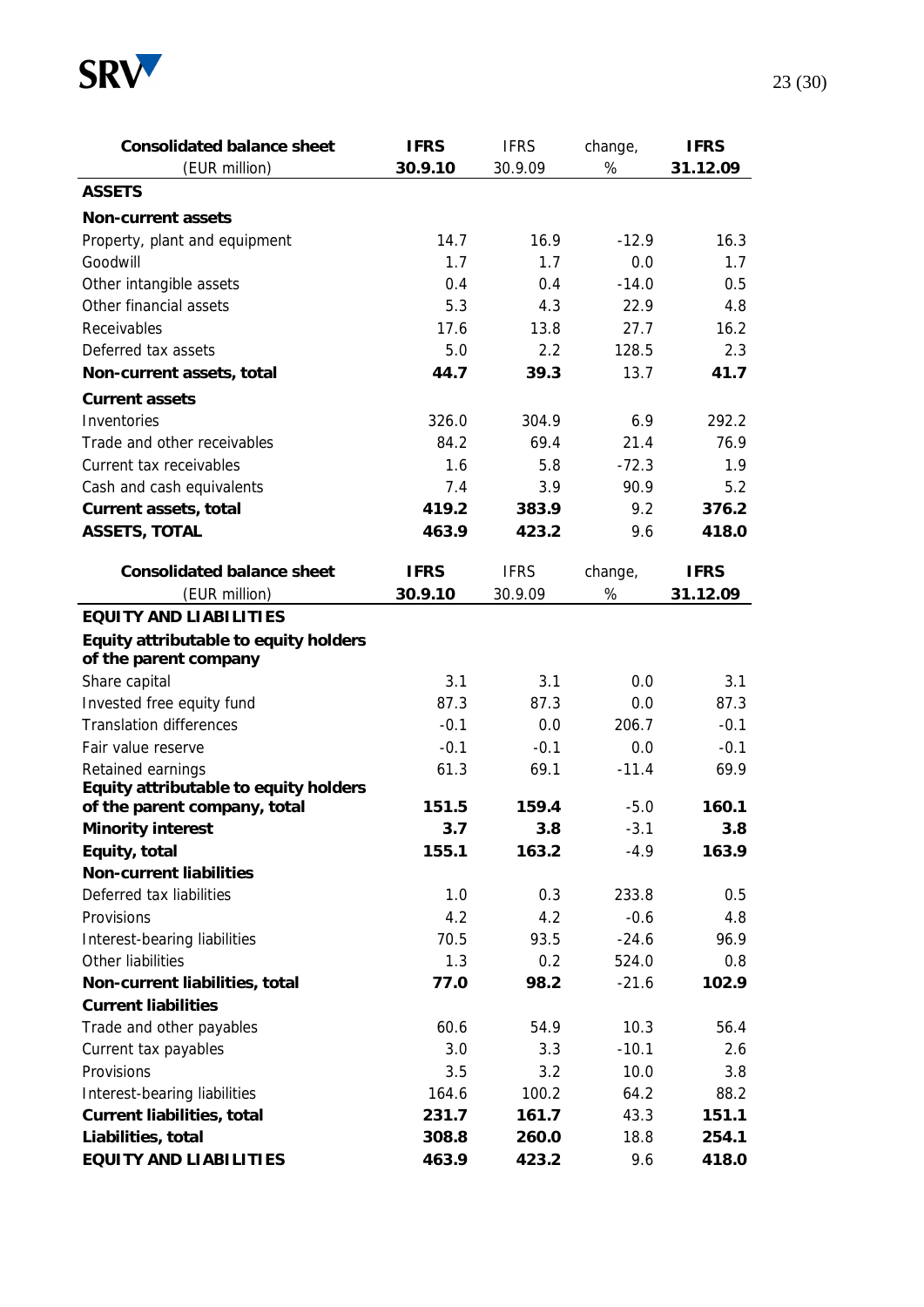

| Consolidated cash flow statement                         | <b>IFRS</b> | <b>IFRS</b> | <b>IFRS</b> |
|----------------------------------------------------------|-------------|-------------|-------------|
| (EUR million)                                            | 1-9/2010    | 1-9/2009    | 1-12/2009   |
| Cash flows from operating activities                     |             |             |             |
| Net profit for the period                                | 2.8         | 2.0         | 2.9         |
| Adjustments:                                             |             |             |             |
| Depreciation and impairments                             | 2.6         | 2.9         | 3.7         |
| Non-cash transactions                                    | 8.8         | 1.5         | 2.7         |
| Financial income and expenses                            | 3.8         | 3.7         | 4.2         |
| Capital gains on sales of tangible and intangible assets | 0.0         | 0.0         | 0.0         |
| Income taxes                                             | 0.8         | 2.3         | 3.6         |
| Adjustments, total                                       | 15.9        | 10.3        | 14.1        |
| Changes in working capital:                              |             |             |             |
| Change in loan receivables                               | 4.6         | $-2.7$      | $-13.5$     |
| Change in trade and other receivables                    | $-13.1$     | 16.9        | 17.7        |
| Change in inventories                                    | $-33.0$     | $-2.8$      | 10.0        |
| Change in trade and other payables                       | $-5.2$      | $-14.1$     | $-12.3$     |
| Changes in working capital, total                        | $-46.6$     | $-2.7$      | 1.9         |
| Interest paid                                            | $-5.7$      | $-10.5$     | $-12.7$     |
| Interest received                                        | 2.0         | 4.4         | 5.7         |
| Dividends received                                       | 0.1         | 0.0         | 0.0         |
| Income taxes paid                                        | $-2.3$      | $-7.9$      | $-5.9$      |
| Net cash flow from operating activities                  | $-33.9$     | $-4.4$      | 6.1         |
| Cash flow from investing activities                      |             |             |             |
| Acquisition of subsidiaries, net of cash                 | $-0.3$      | $-2.0$      | $-2.3$      |
| Property, plant and equipment                            | $-1.3$      | $-0.6$      | $-0.8$      |
| Intangible assets                                        | 0.0         | 0.0         | $-0.1$      |
| Other financial assets                                   | $-0.4$      | $-0.1$      | $-0.5$      |
| Sale of property, plant and equipment and intangible     |             |             |             |
| assets                                                   | 0.1         | 0.0         | 0.0         |
| Sale of financial assets                                 | 0.0         | 0.0         | 0.0         |
| Net cash used in investing activities                    | $-1.9$      | $-2.7$      | $-3.7$      |
| Cash flows from financing activities                     |             |             |             |
| Proceeds from share issue                                | 0.0         | 0.0         | 0.0         |
| Proceeds from loans                                      | 0.4         | 15.3        | 19.6        |
| Repayments of loans                                      | $-4.5$      | $-20.8$     | $-22.2$     |
| Change in loan receivables                               | 0.0         | 0.0         | 0.0         |
| Change in housing corporation loans                      | 8.0         | 0.5         | $-9.2$      |
| Change in credit limits                                  | 38.1        | 18.6        | 17.5        |
| Purchase of treasury shares                              | 0.0         | $-1.7$      | $-1.8$      |
| Dividends paid                                           | $-4.1$      | $-4.4$      | $-4.4$      |
| Net cash from financing activities                       | 37.9        | 7.6         | $-0.6$      |
| Net change in cash and cash equivalents                  | 2.2         | 0.5         | 1.8         |
| Cash and cash equivalents at the beginning of period     | 5.2         | 3.4         | 3.4         |
| Cash and cash equivalents at the end of period           | 7.4         | 3.9         | 5.2         |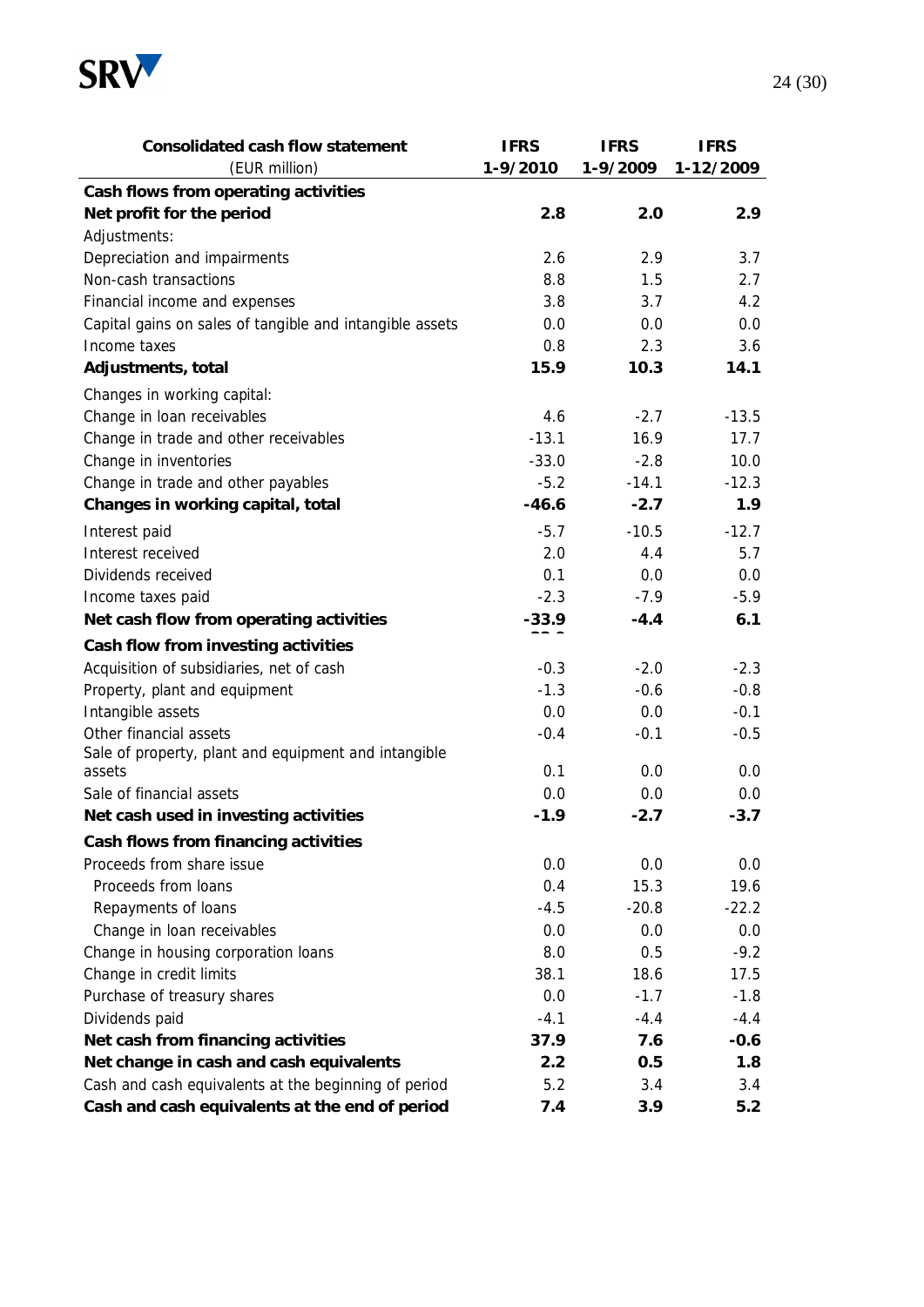

| Inventories<br>(EUR million)                      | IFRS<br>30.9.10 | <b>IFRS</b><br>30.9.09 | change,<br>% | IFRS<br>31.12.09 |
|---------------------------------------------------|-----------------|------------------------|--------------|------------------|
| Raw materials and consumables                     | 0.0             | 0.0                    | 143.0        | 0.0              |
| Work in progress                                  | 53.9            | 65.4                   | $-17.6$      | 35.1             |
| Land areas and plot-owning companies              | 174.4           | 153.7                  | 13.5         | 153.0            |
| Shares in completed housing corporations and real |                 |                        |              |                  |
| estate companies                                  | 78.2            | 67.4                   | 16.1         | 86.5             |
| Advance payments                                  | 5.3             | 3.6                    | 46.9         | 3.6              |
| Other inventories                                 | 14.2            | 14.8                   | $-4.2$       | 14.0             |

**Inventories, total 326.0** 304.9 6.9 **292.2**

#### **Statement of changes in Group equity 1.1 - 30.9.2010**

|                                                     |                  | Equity attributable to                   |                                      |                           |                           |        |                      |                 |
|-----------------------------------------------------|------------------|------------------------------------------|--------------------------------------|---------------------------|---------------------------|--------|----------------------|-----------------|
|                                                     |                  | the equity holders of the parent company |                                      |                           |                           |        |                      |                 |
| <b>IFRS</b><br>(EUR million)                        | Share<br>capital | Invested<br>free<br>equity<br>fund       | Trans-<br>lation<br>differ-<br>ences | Fair<br>value<br>reservel | Retai-<br>ned<br>earnings | Total  | Minority<br>interest | Total<br>equity |
| Equity on 1.1.2010                                  | 3.1              | 87.3                                     | $-0.1$                               | $-0.1$                    | 69.9                      | 160.1  | 3.8                  | 163.9           |
| Total income and expenses<br>for the financial year | 0.0              | 0.0                                      | 0.0                                  | 0.0                       | 3.1                       | 3.1    |                      |                 |
| Dividends paid                                      |                  |                                          |                                      |                           | $-4.1$                    | $-4.1$ |                      |                 |
| Share based incentive plan                          |                  |                                          |                                      |                           | 1.2                       | 1.2    |                      |                 |
| Purchase of treasury shares                         |                  |                                          |                                      |                           | $-8.5$                    | $-8.5$ |                      |                 |
| Other changes                                       |                  |                                          |                                      |                           | $-0.4$                    | $-0.4$ |                      |                 |
| Equity on 30.9.2010                                 | 3.1              | 87.3                                     | $-0.1$                               | $-0.1$                    | 61.2                      | 151.5  | 3.7                  | 155.1           |

#### **Statement of changes in Group equity 1.1 - 30.9.2009**

|                              |                  | Equity attributable to<br>the equity holders of the parent company |                                      |                           |                           |        |                      |                 |
|------------------------------|------------------|--------------------------------------------------------------------|--------------------------------------|---------------------------|---------------------------|--------|----------------------|-----------------|
|                              |                  |                                                                    |                                      |                           |                           |        |                      |                 |
| <b>IFRS</b><br>(EUR million) | Share<br>capital | Invested<br>free<br>equity<br>fund                                 | Trans-<br>lation<br>differ-<br>ences | Fair<br>value<br>reservel | Retai-<br>ned<br>earnings | Total  | Minority<br>interest | Total<br>equity |
| Equity on 1.1.2009           | 3.1              | 87.3                                                               | $-0.1$                               | $-0.1$                    | 73.4                      | 163.6  | 2.2                  | 165.9           |
| Total income and expenses    |                  |                                                                    |                                      |                           |                           |        |                      |                 |
| for the financial year       | 0.0              | 0.0                                                                | 0.0                                  | 0.0                       | 1.9                       | 1.9    |                      |                 |
| Dividends paid               |                  |                                                                    |                                      |                           | $-4.3$                    | $-4.3$ |                      |                 |
| Share based incentive plan   |                  |                                                                    |                                      |                           | 0.1                       | 0.1    |                      |                 |
| Purchase of treasury shares  |                  |                                                                    |                                      |                           | $-1.7$                    | $-1.7$ |                      |                 |
| Other changes                |                  |                                                                    |                                      |                           | $-0.2$                    | $-0.2$ |                      |                 |
| Equity on 30.9.2009          | 3.1              | 87.3                                                               | $-0.1$                               | $-0.1$                    | 69.2                      | 159.4  | 3.8                  | 163.2           |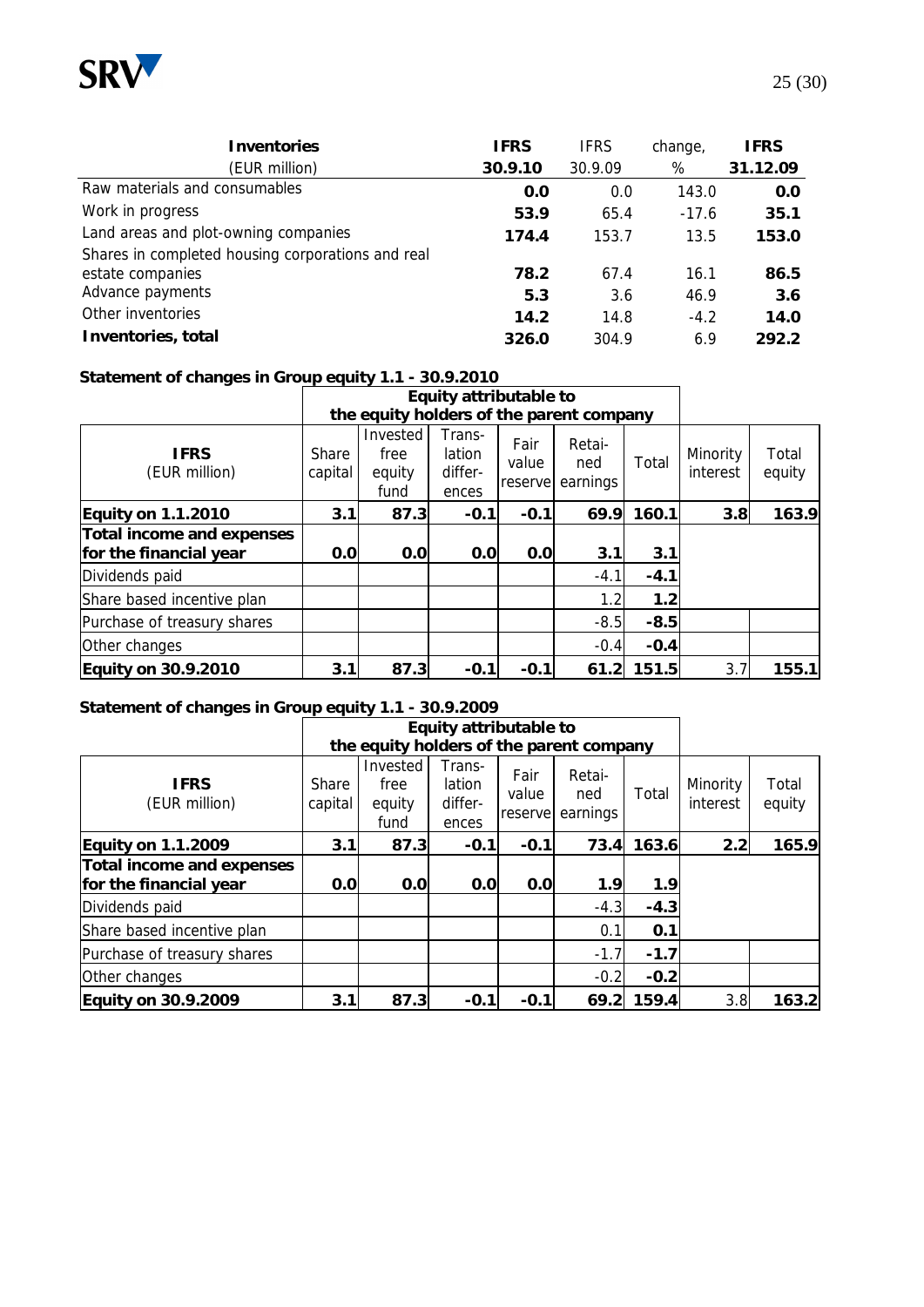

#### **Statement of changes in Group equity 1.1 - 31.12.2009**

|                                                     |                  | Equity attributable to                   |                                      |                           |                           |        |                      |                 |
|-----------------------------------------------------|------------------|------------------------------------------|--------------------------------------|---------------------------|---------------------------|--------|----------------------|-----------------|
|                                                     |                  | the equity holders of the parent company |                                      |                           |                           |        |                      |                 |
| <b>IFRS</b><br>(EUR million)                        | Share<br>capital | Invested<br>free<br>equity<br>fund       | Trans-<br>lation<br>differ-<br>ences | Fair<br>value<br>reservel | Retai-<br>ned<br>earnings | Total  | Minority<br>interest | Total<br>equity |
| Equity on 1.1.2009                                  | 3.1              | 87.3                                     | $-0.1$                               | $-0.1$                    | 73.4                      | 163.6  | 2.2                  | 165.9           |
| Total income and expenses<br>for the financial year | 0.0              | 0.0                                      | 0.0                                  | 0.0                       | 2.9                       | 2.9    |                      |                 |
| Dividends paid                                      |                  |                                          |                                      |                           | $-4.3$                    | $-4.3$ |                      |                 |
| Share based incentive plan                          |                  |                                          |                                      |                           | 0.0                       | 0.0    |                      |                 |
| Purchase of treasury shares                         |                  |                                          |                                      |                           | $-1.8$                    | $-1.8$ |                      |                 |
| Other changes                                       |                  |                                          |                                      |                           | $-0.2$                    | $-0.2$ |                      |                 |
| Equity on 31.12.2009                                | 3.1              | 87.3                                     | $-0.1$                               | $-0.1$                    | 69.9                      | 160.2  | 3.8                  | 163.9           |

| Commitments and contingent liabilities                                                                                         |                    |             | <b>IFRS</b>        | <b>IFRS</b> |      | change,            |             | <b>IFRS</b> |
|--------------------------------------------------------------------------------------------------------------------------------|--------------------|-------------|--------------------|-------------|------|--------------------|-------------|-------------|
| (EUR million)                                                                                                                  |                    |             | 30.9.10            | 30.9.09     |      | $\%$               |             | 31.12.09    |
| Collateral given for own liabilities                                                                                           |                    |             |                    |             |      |                    |             |             |
| Real estate mortgages given                                                                                                    |                    |             | 111.1              | 111.3       |      | $-0.2$             |             | 106.0       |
| Pledges given                                                                                                                  |                    |             | 0.0                | 0.0         |      |                    |             | 0.0         |
| Other commitments                                                                                                              |                    |             |                    |             |      |                    |             |             |
| Guarantees given for liabilities on uncompleted projects                                                                       |                    |             | 0.0                | 0.0         |      |                    |             | 0.0         |
| Investment commitments given                                                                                                   |                    |             | 21.9               | 22.1        |      | $-0.9$             |             | 22.1        |
| Plots purchase commitments                                                                                                     |                    |             | 22.3               | 31.1        |      | $-28.3$            |             | 19.5        |
| Fair and nominal values of                                                                                                     | <b>IFRS</b>        |             |                    | <b>IFRS</b> |      |                    | <b>IFRS</b> |             |
| derivative instruments                                                                                                         |                    | 30.9.10     |                    | 30.9.2009   |      |                    | 31.12.09    |             |
| (EUR million)                                                                                                                  | <b>Fair Values</b> |             | <b>Fair Values</b> |             |      | <b>Fair Values</b> |             |             |
|                                                                                                                                | Positive           | Negative    | Positive           | Negative    |      | Positive           |             | Negative    |
| Hedge accounting not applied<br>Foreign exchange forward                                                                       |                    |             |                    |             |      |                    |             |             |
| contracts                                                                                                                      | 0.0                | 0.0         |                    | 0.0         | 0.0  |                    | 0.0         | 0.0         |
| Interest rate swaps                                                                                                            | 0.0                | 1.7         |                    | 0.0         | 0.6  |                    | 0.0         | 0.7         |
| Nominal values of derivative                                                                                                   |                    |             |                    |             |      |                    |             |             |
| instruments                                                                                                                    |                    | <b>IFRS</b> |                    | <b>IFRS</b> |      |                    |             | <b>IFRS</b> |
|                                                                                                                                |                    | 30.9.10     |                    | 30.9.09     |      |                    |             | 31.12.09    |
| Foreign exchange forward<br>contracts                                                                                          |                    | 0.0         |                    |             | 0.0  |                    |             | 0.0         |
| Interest rate swaps<br>The fair values of derivative instruments are based on market prices at the end of the reporting period |                    | 63.4        |                    |             | 63.4 |                    |             | 63.4        |

The fair values of derivative instruments are based on market prices at the end of the reporting period. Open foreign exchange forward contracts are hedging the financing cash flow.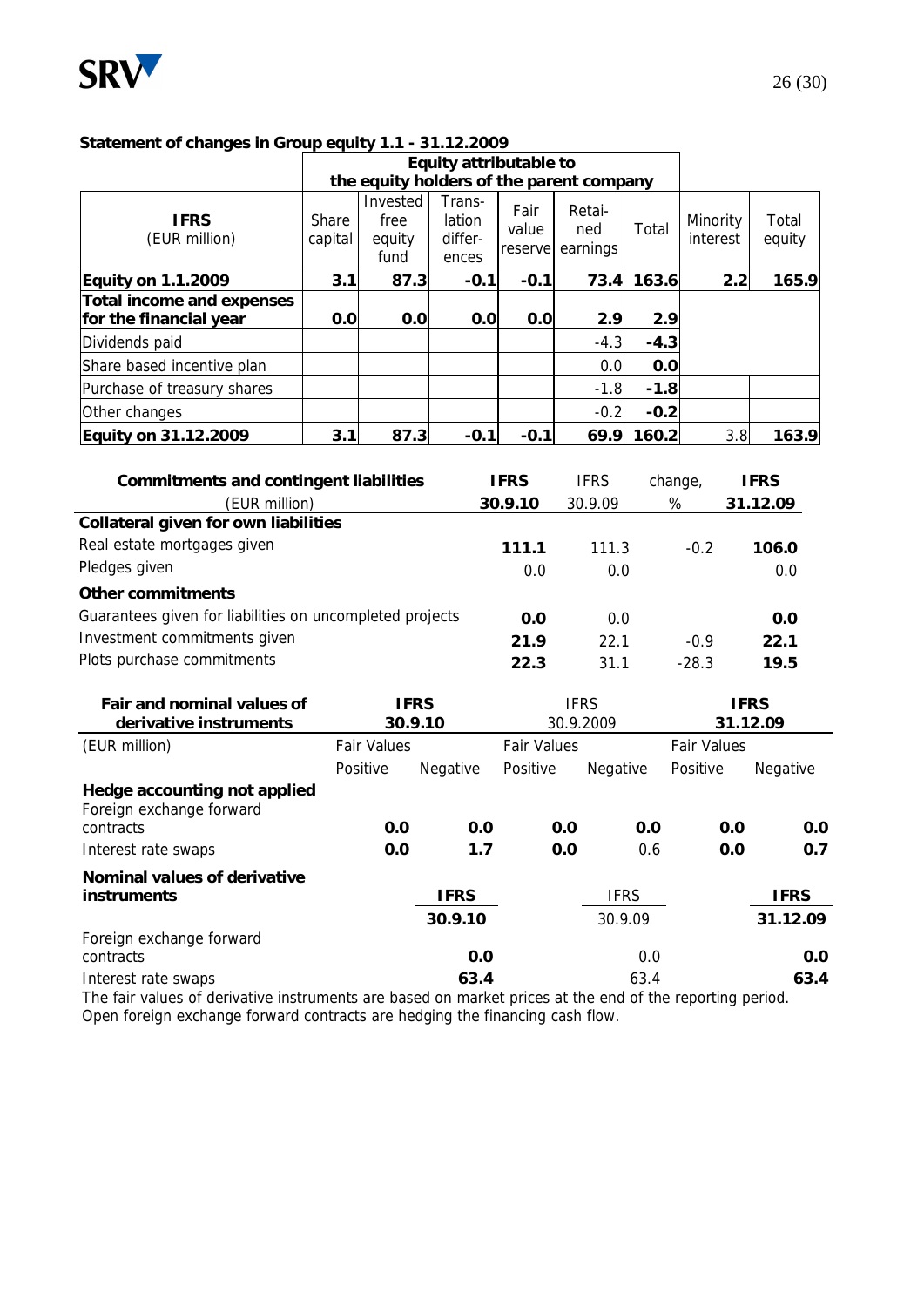

# **2. Group and Segment information by quarter**

| <b>SRV Group</b>                        | <b>IFRS</b> | <b>IFRS</b> | <b>IFRS</b> | <b>IFRS</b>     | <b>IFRS</b> | <b>IFRS</b> | <b>IFRS</b> |
|-----------------------------------------|-------------|-------------|-------------|-----------------|-------------|-------------|-------------|
| (EUR million)                           | $7 - 9/10$  | $4 - 6/10$  |             | 1-3/10 10-12/09 | 7-9/09      | $4 - 6/09$  | $1 - 3/09$  |
| Revenue                                 | 115.3       | 117.3       | 95.0        | 120.1           | 87.3        | 96.0        | 87.0        |
| Operating profit                        | 4.3         | 1.5         | 1.6         | 2.7             | 2.3         | 3.9         | 1.8         |
| Financial income and expenses,          |             |             |             |                 |             |             |             |
| total                                   | $-0.8$      | $-1.6$      | $-1.4$      | $-0.5$          | $-1.2$      | $-1.0$      | $-1.5$      |
| Profit before taxes                     | 3.5         | $-0.1$      | 0.2         | 2.2             | 1.1         | 2.9         | 0.3         |
| Order backlog <sup>1)</sup>             | 604.3       | 604.4       | 530.0       | 481.6           | 465.8       | 461.1       | 458.5       |
| New agreements                          | 112.6       | 186.7       | 140.6       | 120.4           | 86.2        | 98.2        | 91.3        |
| Earnings per share, EUR                 | 0.08        | 0.02        | $-0.01$     | 0.03            | 0.01        | 0.04        | 0.00        |
| Equity per share, EUR $1$               | 4.47        | 4.38        | 4.36        | 4.48            | 4.45        | 4.44        | 4.40        |
| Share price, EUR <sup>1)</sup>          | 6.14        | 6.16        | 6.41        | 5.89            | 5.64        | 4.18        | 3.00        |
| Equity ratio, $%$ <sup>1)</sup>         | 35.0        | 35.1        | 37.0        | 41.3            | 40.9        | 40.1        | 40.5        |
| Net interest bearing debt <sup>1)</sup> | 227.7       | 216.7       | 199.8       | 179.9           | 189.8       | 186.8       | 172.6       |
| Gearing, % <sup>1)</sup>                | 146.7       | 142.3       | 132.3       | 109.8           | 116.3       | 116.6       | 107.1       |
|                                         |             |             |             |                 |             |             |             |
| Revenue                                 | <b>IFRS</b> | <b>IFRS</b> | <b>IFRS</b> | <b>IFRS</b>     | <b>IFRS</b> | <b>IFRS</b> | <b>IFRS</b> |
| (EUR million)                           | $7 - 9/10$  | $4 - 6/10$  | $1 - 3/10$  | 10-12/09        | 7-9/09      | $4 - 6/09$  | $1 - 3/09$  |
| <b>Business Premises</b>                | 84.8        | 76.8        | 54.7        | 66.9            | 40.2        | 46.1        | 54.8        |
| Housing                                 | 24.7        | 35.8        | 38.3        | 49.9            | 39.7        | 42.4        | 26.6        |
| International                           | 5.8         | 4.8         | 2.0         | 3.4             | 7.4         | 7.6         | 5.6         |
| Other Operations                        | 2.5         | 2.5         | 2.5         | 2.3             | 2.1         | 2.1         | 2.2         |
| Eliminations                            | $-2.5$      | $-2.6$      | $-2.5$      | $-2.3$          | $-2.1$      | $-2.1$      | $-2.2$      |
| Group, total                            | 115.3       | 117.3       | 95.0        | 120.1           | 87.3        | 96.0        | 87.0        |
| Operating profit                        | <b>IFRS</b> | <b>IFRS</b> | <b>IFRS</b> | <b>IFRS</b>     | <b>IFRS</b> | <b>IFRS</b> | <b>IFRS</b> |
| (EUR million)                           | $7 - 9/10$  | $4 - 6/10$  | $1 - 3/10$  | 10-12/09        | 7-9/09      | $4 - 6/09$  | $1 - 3/09$  |
| <b>Business Premises</b>                | 4.5         | 4.7         | 4.3         | 4.3             | 3.1         | 4.6         | 5.9         |
| Housing                                 | 1.4         | 0.7         | 2.4         | 1.9             | 1.3         | 2.3         | $-0.1$      |
| International                           | $-0.4$      | $-2.2$      | $-3.9$      | $-2.0$          | $-1.3$      | $-1.9$      | $-2.5$      |
| Other Operations                        | $-1.1$      | $-1.6$      | $-1.2$      | $-1.4$          | $-0.7$      | $-1.0$      | $-1.6$      |
| Eliminations                            | 0.0         | $-0.1$      | $-0.1$      | $-0.2$          | $-0.1$      | 0.0         | $0.0\,$     |
| Group, total                            | 4.3         | 1.5         | 1.6         | 2.7             | 2.3         | 3.9         | 1.8         |
|                                         |             |             |             |                 |             |             |             |
| Operating profit                        | <b>IFRS</b> | <b>IFRS</b> | <b>IFRS</b> | <b>IFRS</b>     | <b>IFRS</b> | <b>IFRS</b> | <b>IFRS</b> |
| $(\%)$                                  | $7 - 9/10$  | $4 - 6/10$  | $1 - 3/10$  | 10-12/09        | 7-9/09      | $4 - 6/09$  | $1 - 3/09$  |
| <b>Business Premises</b>                | 5.3         | 6.1         | 7.9         | 6.5             | 7.7         | 10.0        | 10.8        |
| Housing                                 | 5.5         | 2.1         | 6.3         | 3.8             | 3.4         | 5.3         | $-0.4$      |
| International                           | $-7.1$      | $-46.6$     | $-197.5$    | $-58.4$         | $-17.6$     | $-25.6$     | $-44.4$     |
| Group, total                            | 3.7         | 1.3         | 1.6         | 2.2             | 2.6         | 4.1         | 2.1         |
| Order backlog                           | <b>IFRS</b> | <b>IFRS</b> | <b>IFRS</b> | <b>IFRS</b>     | <b>IFRS</b> | <b>IFRS</b> | <b>IFRS</b> |
| (EUR million)                           | $7 - 9/10$  | $4 - 6/10$  | $1 - 3/10$  | 10-12/09        | 7-9/09      | $4 - 6/09$  | $1 - 3/09$  |
| <b>Business Premises</b>                | 338.5       | 358.2       | 331.7       | 255.3           | 252.0       | 224.3       | 252.8       |
| Housing                                 | 242.6       | 220.5       | 174.3       | 201.7           | 187.5       | 206.1       | 174.3       |
| International                           | 23.1        | 25.7        | 24.0        | 24.6            | 26.3        | 30.7        | 31.5        |
| Group, total                            | 604.3       | 604.4       | 530.0       | 481.6           | 465.8       | 461.1       | 458.5       |
| - sold order backlog                    | 443         | 426         | 389         | 317             | 325         | 306         | 291         |
| - unsold order backlog                  | 162         | 178         | 141         | 165             | 141         | 155         | 168         |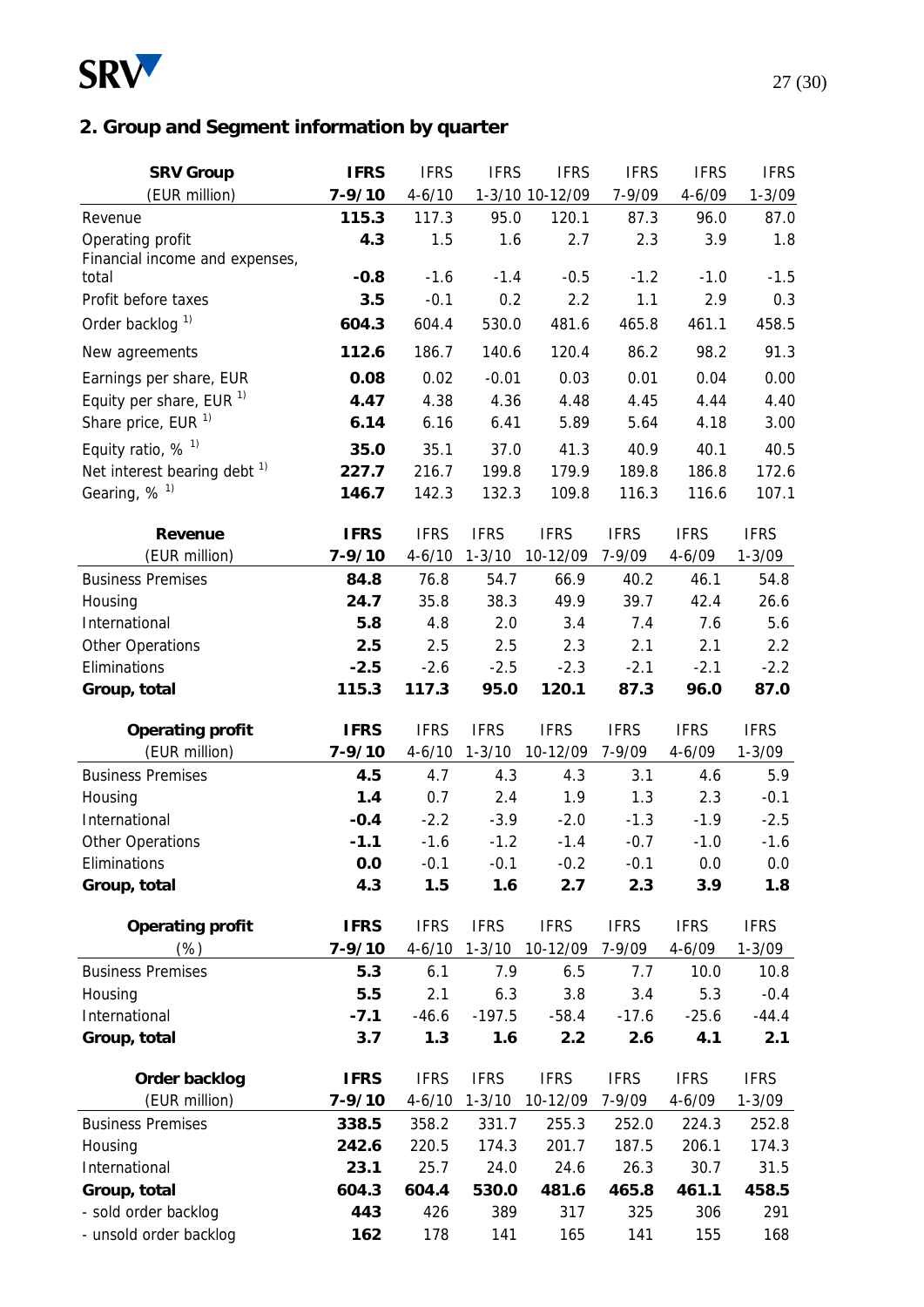

| Invested capital         | <b>IFRS</b> | <b>IFRS</b> | <b>IFRS</b> | <b>IFRS</b> | <b>IFRS</b> | <b>IFRS</b> | <b>IFRS</b> |
|--------------------------|-------------|-------------|-------------|-------------|-------------|-------------|-------------|
| (EUR million)            | 30.9.10     | 30.6.10     | 31.3.10     | 31.12.09    | 30.9.09     | 30.6.09     | 31.3.09     |
| <b>Business Premises</b> | 79.2        | 75.8        | 56.2        | 42.0        | 61.0        | 77.0        | 69.2        |
| Housing                  | 127.7       | 127.7       | 121.6       | 122.9       | 124.1       | 137.0       | 136.7       |
| International            | 175.2       | 177.2       | 173.6       | 176.3       | 165.6       | 152.0       | 150.5       |
| Other and eliminations   | 8.2         | 4.2         | 6.0         | 7.7         | 6.2         | $-12.2$     | $-14.0$     |
| Group, total             | 390.2       | 384.9       | 357.5       | 349.0       | 356.9       | 353.8       | 342.3       |
|                          |             |             |             |             |             |             |             |

## **Residential production**

| in Finland (units)                 | 7-9/10 | $4 - 6/10$ | $1 - 3/10$ | 10-12/09 | $7 - 9/09$ | $4 - 6/09$ | 1-3/09 |
|------------------------------------|--------|------------|------------|----------|------------|------------|--------|
| Start-ups                          | 110    | 300        |            | 247      |            |            | 4      |
| Sold                               | 164    | 102        | 95         | 86       | 43         | 51         | 27     |
| Completed <sup>1)</sup>            | 14     | 0          | 16         | 64       | 37         | 93         | 58     |
| Completed and unsold <sup>1)</sup> | 90     | 105        | 138        | 171      | 161        | 185        | 156    |
| Under construction                 | 643    | 547        | 247        | 263      | 80         | 118        | 211    |
| - of which unsold <sup>1)</sup>    | 361    | 400        | 169        | 231      | 79         | 100        | 180    |

## 1) at the end of the period

# **3. Segment information**

| Assets                   | <b>IFRS</b> | <b>IFRS</b> | change,     | change, | IFRS     |
|--------------------------|-------------|-------------|-------------|---------|----------|
| (EUR million)            | 30.9.10     | 30.9.09     | <b>MEUR</b> | %       | 31.12.09 |
| <b>Business Premises</b> | 112.6       | 90.8        | 21.8        | 24.0    | 88.7     |
| Housing                  | 155.8       | 152.9       | 2.9         | 1.9     | 151.5    |
| International            | 179.7       | 169.7       | 10.0        | 5.9     | 182.5    |
| Other Operations         | 219.5       | 191.7       | 27.8        | 14.5    | 214.5    |
| Eliminations             | $-203.6$    | $-181.9$    | $-21.7$     |         | $-219.3$ |
| Group, total             | 463.9       | 423.2       | 40.7        | 9.6     | 418.0    |

| Liabilities              | <b>IFRS</b> | <b>IFRS</b> | change,     | change, | <b>IFRS</b> |
|--------------------------|-------------|-------------|-------------|---------|-------------|
| (EUR million)            | 30.9.10     | 30.9.09     | <b>MEUR</b> | $\%$    | 31.12.09    |
| <b>Business Premises</b> | 84.4        | 64.0        | 20.5        | 32.0    | 55.5        |
| Housing                  | 134.9       | 136.6       | $-1.7$      | $-1.3$  | 133.2       |
| International            | 187.7       | 173.5       | 14.2        | 8.2     | 181.7       |
| Other Operations         | 110.9       | 70.2        | 40.6        | 57.8    | 79.2        |
| Eliminations             | $-209.2$    | $-184.4$    | $-24.8$     |         | $-195.6$    |
| Group, total             | 308.8       | 260.0       | 48.8        | 18.8    | 254.1       |
|                          |             |             |             |         |             |
| Invested capital         | <b>IFRS</b> | <b>IFRS</b> | change,     | change, | <b>IFRS</b> |
| (EUR million)            | 30.9.10     | 30.9.09     | <b>MEUR</b> | %       | 31.12.09    |
| <b>Business Premises</b> | 79.2        | 61.0        | 18.2        | 29.9    | 42.0        |
| Housing                  | 127.7       | 124.1       | 3.6         | 2.9     | 122.9       |
| International            | 175.2       | 165.6       | 9.5         | 5.7     | 176.3       |
| Other and eliminations   | 8.2         | 6.2         | 1.9         | 31.1    | 7.7         |
| Group, total             | 390.2       | 356.9       | 33.3        | 9.3     | 349.0       |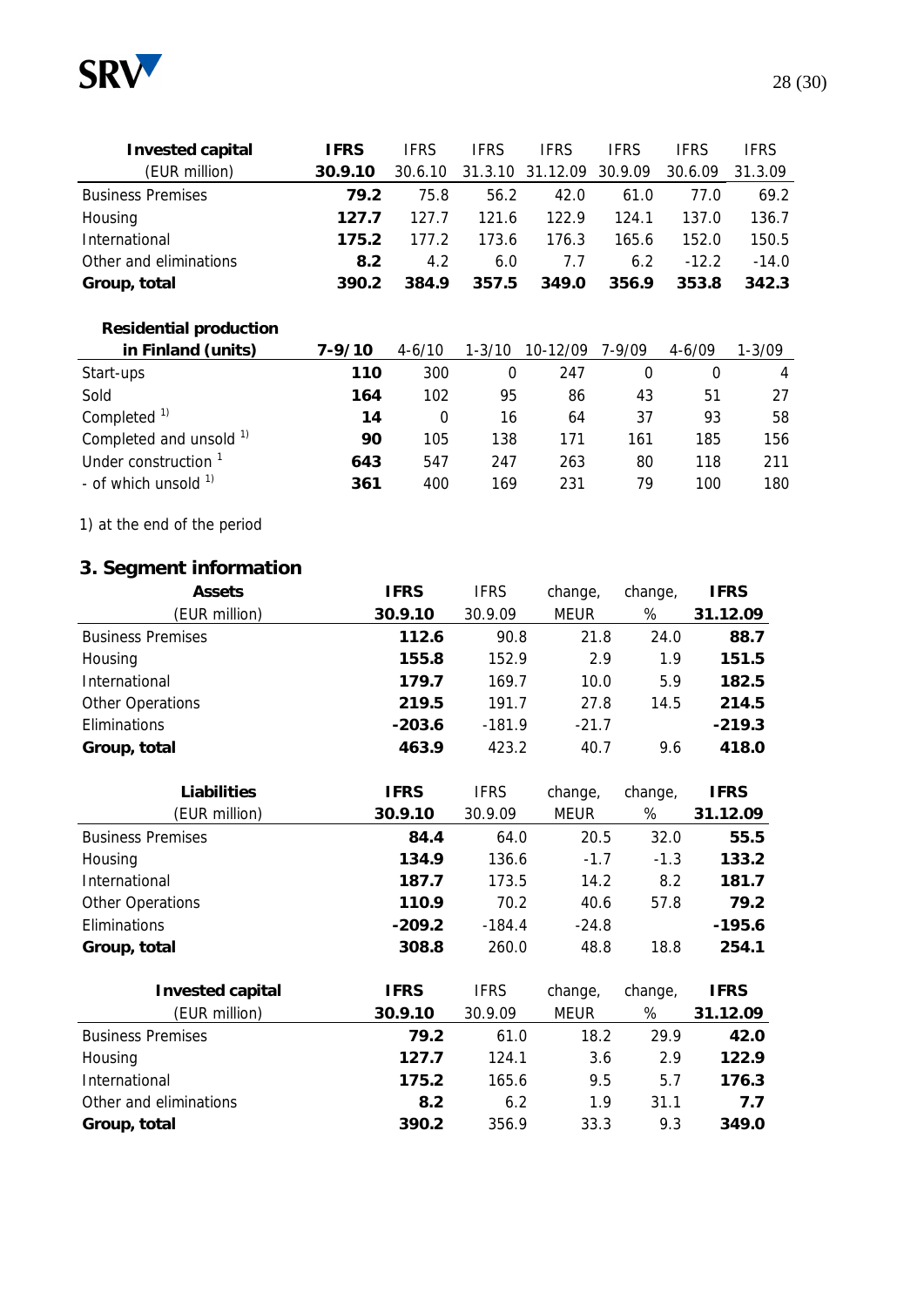

| Inventories                              |             | <b>IFRS</b> | <b>IFRS</b> | change,     | <b>IFRS</b> |
|------------------------------------------|-------------|-------------|-------------|-------------|-------------|
| (EUR million)                            |             | 30.9.10     | 30.9.09     | <b>MEUR</b> | 31.12.09    |
| Land areas and plot-owning companies     |             | 174.4       | 153.7       | 20.7        | 153.0       |
| <b>Business Premises</b>                 |             | 34.0        | 26.1        | 7.8         | 27.8        |
| Housing                                  |             | 52.5        | 42.8        | 9.7         | 41.4        |
| International                            |             | 87.7        | 84.5        | 3.2         | 83.6        |
| Work in progress                         |             | 53.9        | 65.4        | $-11.5$     | 35.1        |
| <b>Business Premises</b>                 |             | 0.0         | 7.6         | $-7.6$      | 0.0         |
| Housing                                  |             | 52.3        | 45.6        | 6.7         | 21.2        |
| International                            |             | 1.6         | 12.2        | $-10.6$     | 14.0        |
| Shares in completed housing corporations |             |             |             |             |             |
| and real estate companies                |             | 78.2        | 67.4        | 10.9        | 86.5        |
| <b>Business Premises</b>                 |             | 25.7        | 26.9        | $-1.2$      | 25.5        |
| Housing                                  |             | 34.5        | 34.6        | $-0.1$      | 55.5        |
| International                            |             | 18.0        | 5.8         | 12.2        | 5.5         |
| Other inventories                        |             | 19.5        | 18.4        | 1.1         | 17.6        |
| <b>Business Premises</b>                 |             | 5.1         | 5.1         | 0.0         | 5.1         |
| Housing                                  |             | 5.7         | 4.6         | 1.1         | 3.7         |
| International                            |             | 9.7         | 9.8         | 0.0         | 9.9         |
| Inventories, total                       |             | 326.0       | 304.9       | 21.2        | 292.2       |
| <b>Business Premises</b>                 |             | 64.8        | 65.7        | $-0.9$      | 58.4        |
| Housing                                  |             | 144.9       | 127.6       | 17.3        | 121.7       |
| International                            |             | 117.0       | 112.3       | 4.8         | 112.9       |
| <b>Business Premises</b>                 | <b>IFRS</b> | <b>IFRS</b> | change,     | change,     | <b>IFRS</b> |
| (EUR million)                            | 1-9/2010    | 1-9/2009    | <b>MEUR</b> | %           | 2009        |
| Revenue                                  | 216.3       | 141.1       | 75.2        | 53.3        | 208.0       |
| Operating profit                         | 13.5        | 13.7        | $-0.2$      | $-1.5$      | 18.0        |
| Segment's assets                         |             |             |             |             |             |
| Non-current assets                       | 0.8         | 0.9         | $-0.1$      | $-7.6$      | 0.9         |
| Current assets                           | 111.8       | 89.9        | 21.8        | 24.3        | 87.8        |
| Total assets                             | 112.6       | 90.8        | 21.8        | 24.0        | 88.7        |
| Segment's liabilities                    |             |             |             |             |             |
| Non-current liabilities                  | 0.9         | 11.1        | $-10.2$     | $-92.0$     | 11.0        |
| <b>Current liabilities</b>               | 83.5        | 52.9        | 30.7        | 58.0        | 44.5        |
| <b>Total liabilities</b>                 | 84.4        | 64.0        | 20.5        | 32.0        | 55.5        |
| Invested capital at end of period        | 79.2        | 61.0        | 18.2        | 29.9        | 42.0        |
| Return on investment, $%$ <sup>1)</sup>  | 30.8        | 30.1        |             |             | 35.2        |
| Order backlog at end of period           | 338.5       | 252.0       | 86.5        | 34.3        | 255.3       |